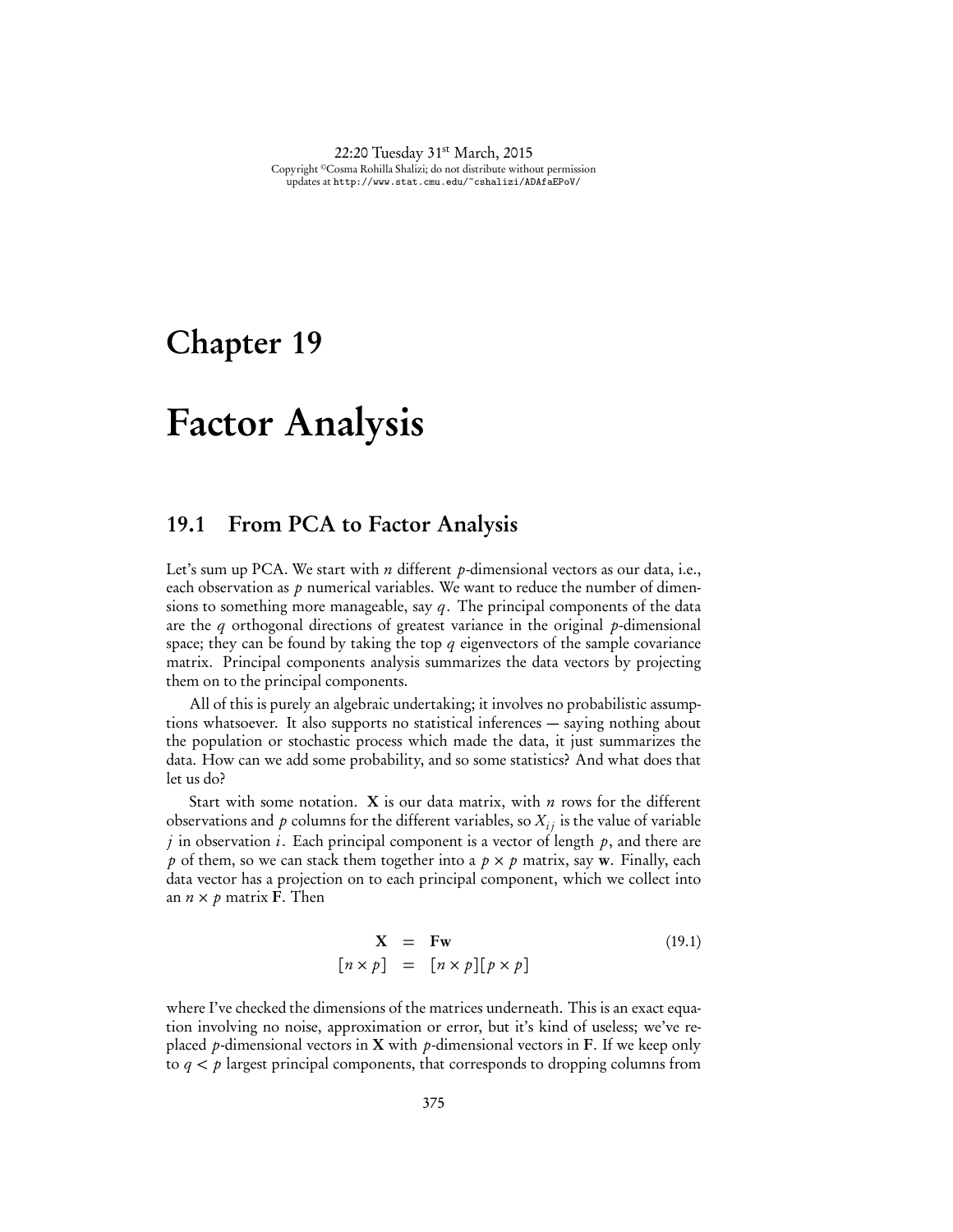**F** and rows from **w**. Let's say that the truncated matrices are  $\mathbf{F}_q$  and  $\mathbf{w}_q$ . Then

$$
\mathbf{X} \approx \mathbf{F}_q \mathbf{w}_q
$$
  
\n
$$
[n \times p] = [n \times q][q \times p]
$$
 (19.2)

The error of approximation — the difference between the left- and right- hand-sides of Eq. 19.2 — will get smaller as we increase *q*. (The line below the equation is a sanity-check that the matrices are the right size, which they are. Also, at this point the subscript *q*s get too annoying, so I'll drop them.) We can of course make the two sides match exactly by adding an error or residual term on the right:

$$
\mathbf{X} = \mathbf{F}\mathbf{w} + \epsilon \tag{19.3}
$$

where  $\epsilon$  has to be an  $n \times p$  matrix.

Now, Eq. 19.3 should look more or less familiar to you from regression. On the left-hand side we have a measured outcome variable (X), and on the right-hand side we have a systematic prediction term (Fw) plus a residual  $(\epsilon)$ . Let's run with this analogy, and start treating  $\epsilon$  as *noise*, as a random variable which has got some distribution, rather than whatever arithmetic says is needed to balance the two sides. (This move is the difference between just drawing a straight line through a scatter plot, and inferring a linear regression.) Then  $X$  will also be a random variable. When we want to talk about the random variable which goes in the *i*th column of X, we'll call it  $X_i$ .

What about F? Well, in the analogy it corresponds to the independent variables in the regression, which ordinarily we treat as fixed rather than random, but that's because we actually get to observe them; here we don't, so it will make sense to treat F, too, as random. Now that they are random variables, we say that we have *q* factors, rather than components, that F is the matrix of factor scores and w is the matrix of factor loadings. The variables in X are called observable or manifest variables, those in F are hidden or latent. (Technically  $\epsilon$  is also latent.)

Before we can actually do much with this model, we need to say more about the distributions of these random variables. The traditional choices are as follows.

- 1. All of the observable random variables  $X_i$  have mean zero and variance 1.
- 2. All of the latent factors have mean zero and variance 1.
- 3. The noise terms  $\epsilon$  all have mean zero.
- 4. The factors are uncorrelated across individuals (rows of F) and across variables (columns).
- 5. The noise terms are uncorrelated across individuals, and across observable variables.
- 6. The noise terms are uncorrelated with the factor variables.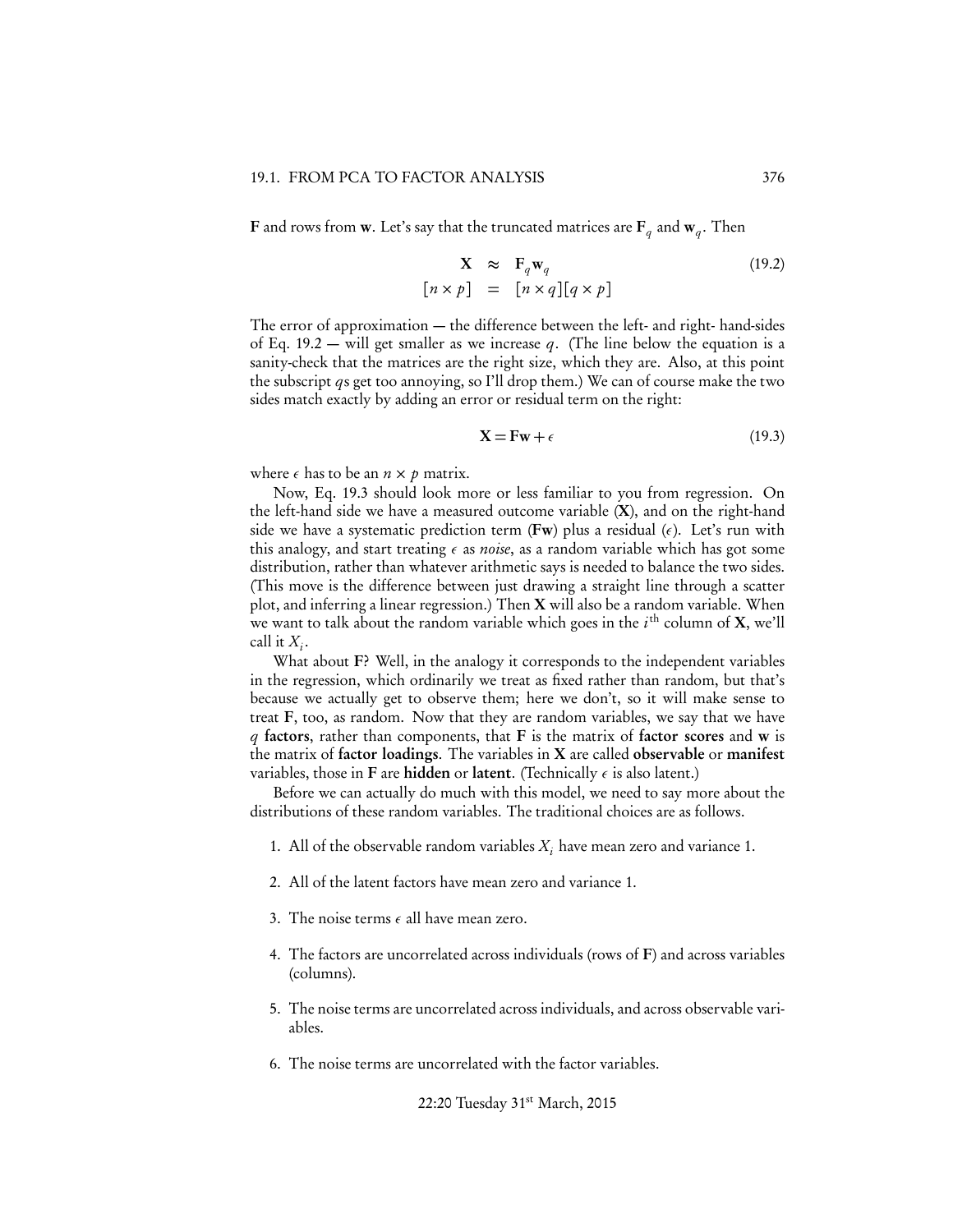Item (1) isn't restrictive, because we can always center and standardize our data. Item (2) isn't restrictive either — we could always center and standardize the factor variables without really changing anything. Item (3) actually follows from (1) and (2). The substantive assumptions — the ones which will give us predictive power but could also go wrong, and so really define the factor model — are the others, about lack of correlation. Where do they come from?

Remember what the model looks like:

$$
X = Fw + \epsilon \tag{19.4}
$$

*All* of the systematic patterns in the observations X should come from the first term on the right-hand side. The residual term  $\epsilon$  should, if the model is working, be unpredictable noise. Items (3) through (5) express a very strong form of this idea. In particular it's vital that the noise be uncorrelated with the factor scores.

## 19.1.1 Preserving correlations

There is another route from PCA to the factor model, which many people like but which I find less compelling; it starts by changing the objectives.

PCA aims to minimize the mean-squared distance from the data to their projects, or what comes to the same thing, to preserve variance. But it doesn't preserve correlations. That is, the correlations of the features of the image vectors are not the same as the correlations among the features of the original vectors (unless  $q = p$ , and we're not really doing any data reduction). We might value those correlations, however, and want to preserve them, rather than the than trying to approximate the actual data.<sup>1</sup> That is, we might ask for a set of vectors whose image in the feature space will have the same correlation matrix as the original vectors, or as close to the same correlation matrix as possible while still reducing the number of dimensions. This leads to the factor model we've already reached, as we'll see.

## 19.2 The Graphical Model

It's common to represent factor models visually, as in Figure 19.1. This is an example of a graphical model, in which the nodes or vertices of the graph represent random variables, and the edges of the graph represent direct statistical dependencies between the variables. The figure shows the observables or features in square boxes, to indicate that they are manifest variables we can actual measure; above them are the factors, drawn in round bubbles to show that we don't get to see them. The fact that there are no direct linkages between the factors shows that they are independent of one another. From below we have the noise terms, one to an observable.

 $1\text{Why?}$  Well, originally the answer was that the correlation coefficient had just been invented, and was about the only way people had of measuring relationships between variables. Since then it's been propagated by statistics courses where it is the only way people are *taught* to measure relationships. The great statistician John Tukey once wrote "Does anyone know when the correlation coefficient is useful, as opposed to when it is used? If so, why not tell us?" (Tukey, 1954, p. 721).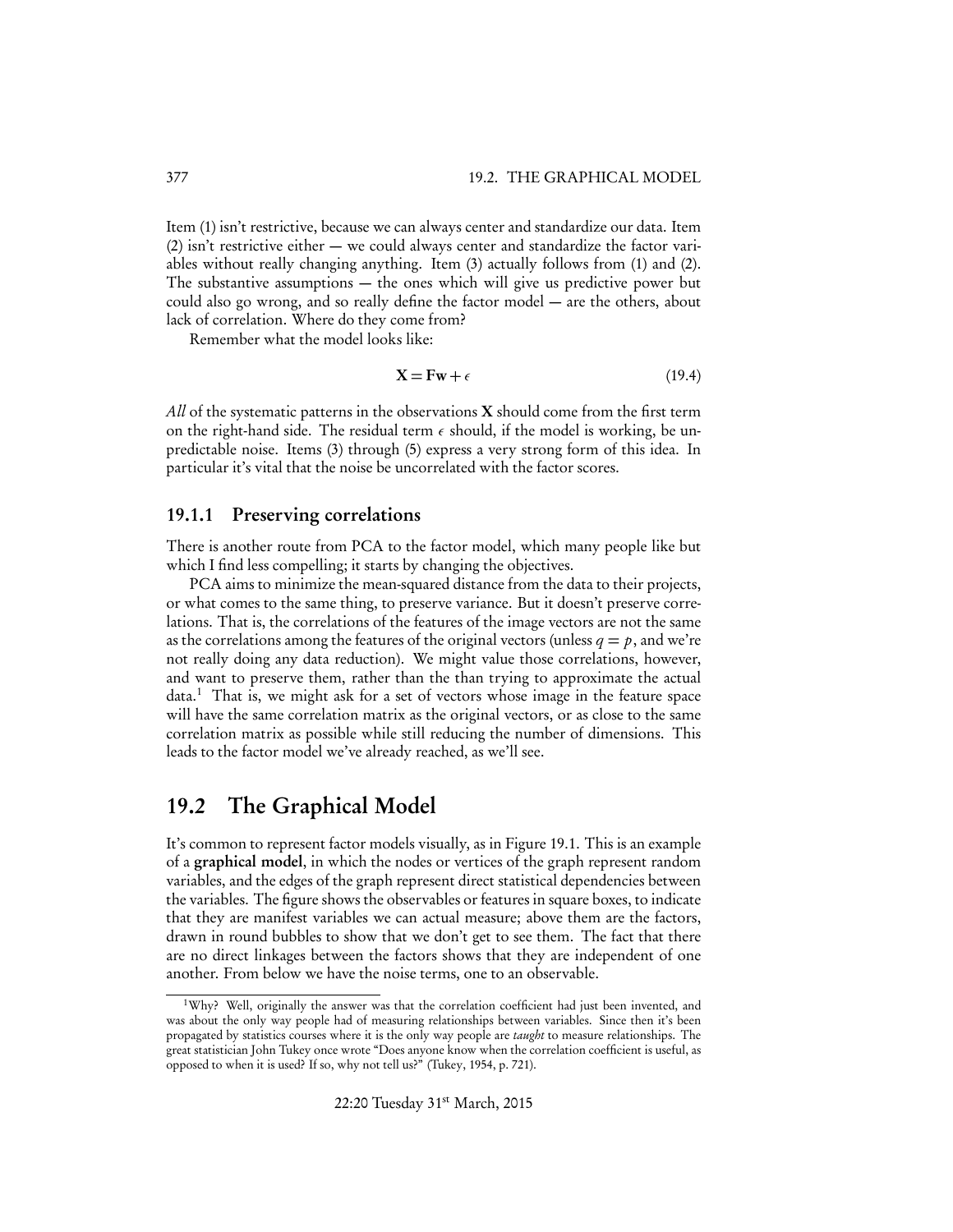

FIGURE 19.1: *Graphical model form of a factor model. Circles stand for the unobserved variables (factors above, noises below), boxes for the observed features. Edges indicate non-zero coefficients*  $-$  entries in the factor loading matrix **w**, or specific variances  $\psi$ <sub>i</sub>. Arrows representing entries in w *are decorated with those entries. Note that it is common to omit the noise variables in such diagrams, with the implicit understanding that every variable with an incoming arrow also has an incoming noise term.*

Notice that not every observable is connected to every factor: this depicts the fact that some entries in **w** are zero. In the figure, for instance,  $X_1$  has an arrow only from  $F_1$  and not the other factors; this means that while  $w_{11} = 0.87$ ,  $w_{21} = w_{31} = 0$ .

Drawn this way, one sees how the factor model is generative  $-$  how it gives us a recipe for producing new data. In this case, it's: draw new, independent values for the factor scores  $F_1, F_2, \ldots, F_q$ ; add these up with weights from **w**; and then add on the final noises  $\epsilon_1, \epsilon_2,... \epsilon_p$ . If the model is right, this is a procedure for generating new, synthetic data with the same characteristics as the real data. In fact, it's a story about how the real data came to be — that there really are some latent variables (the factor scores) which linearly cause the observables to have the values they do.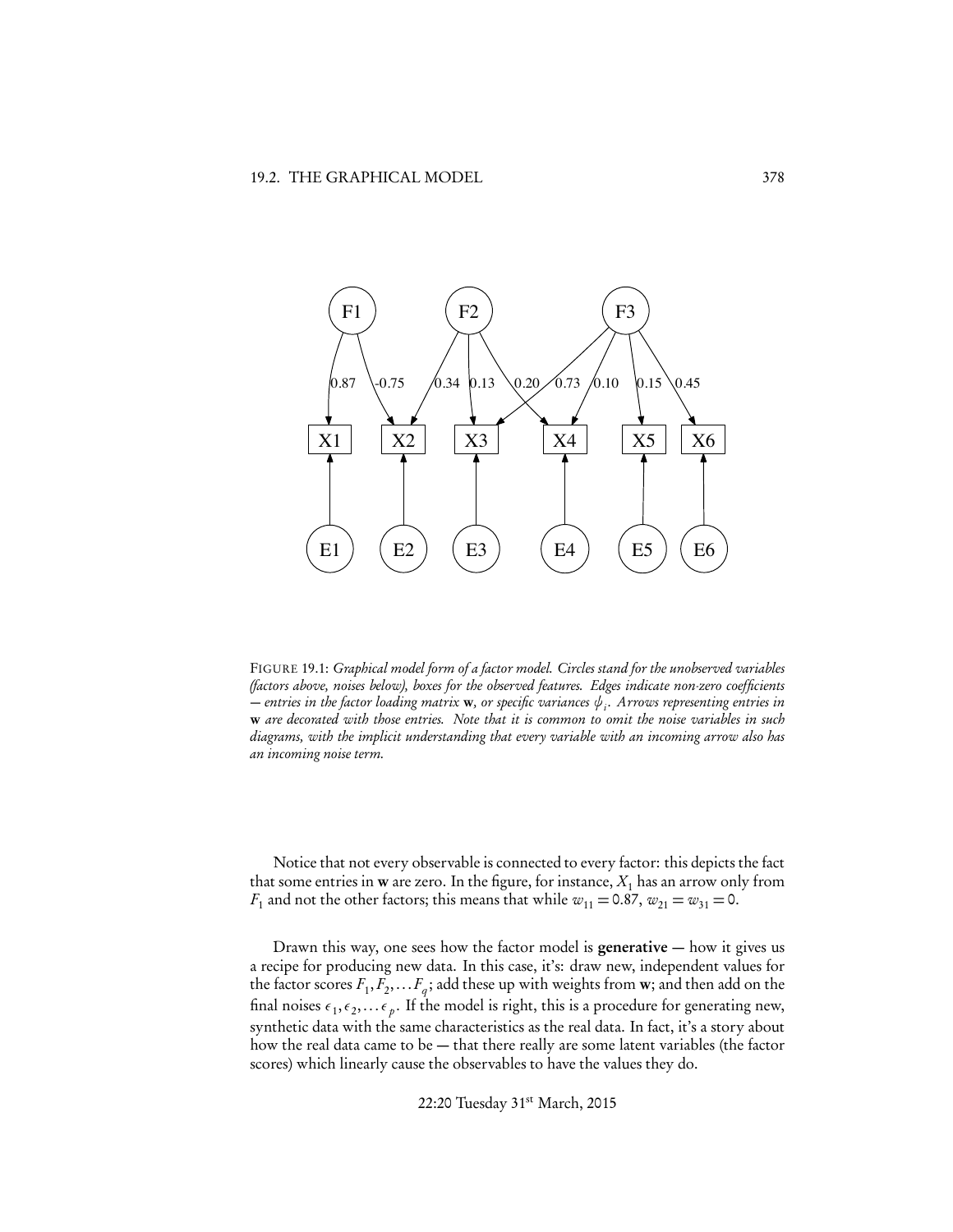## 19.2.1 Observables Are Correlated Through the Factors

One of the most important consequences of the factor model is that observable variables are correlated with each other *solely* because they are correlated with the hidden factors. To see how this works, take  $X_1$  and  $X_2$  from the diagram, and let's calculate their covariance. (Since they both have variance 1, this is the same as their correlation.)

Cov 
$$
[X_1, X_2]
$$
 =  $\mathbf{E}[X_1X_2] - \mathbf{E}[X_1]\mathbf{E}[X_2]$  (19.5)

$$
= \mathbf{E}[X_1 X_2] \tag{19.6}
$$

$$
= \mathbf{E} \left[ (F_1 w_{11} + F_2 w_{21} + \epsilon_1)(F_1 w_{12} + F_2 w_{22} + \epsilon_2) \right]
$$
(19.7)

$$
= \mathbf{E} \left[ F_1^2 w_{11} w_{12} + F_1 F_2 (w_{11} w_{22} + w_{21} w_{12}) + F_2^2 w_{21} w_{22} \right] \n+ \mathbf{E} \left[ \epsilon_1 \epsilon_2 \right] + \mathbf{E} \left[ \epsilon_1 (F_1 w_{12} + F_2 w_{22}) \right] \n+ \mathbf{E} \left[ \epsilon_2 (F_1 w_{11} + F_2 w_{21}) \right]
$$
\n(19.8)

Since the noise terms are uncorrelated with the factor scores, and the noise terms for different variables are uncorrelated with each other, *all* the terms containing  $\epsilon s$  have expectation zero. Also,  $F_1$  and  $F_2$  are uncorrelated, so

$$
Cov[X_1, X_2] = \mathbf{E}\left[F_1^2\right]w_{11}w_{12} + \mathbf{E}\left[F_2^2\right]w_{21}w_{22}
$$
 (19.9)

$$
= w_{11}w_{12} + w_{21}w_{22} \tag{19.10}
$$

using the fact that the factors are scaled to have variance 1. This says that the covariance between  $X_1$  and  $X_2$  is what they have from both correlating with  $F_1$ , plus what they have from both correlating with  $F_2$ ; if we had more factors we would add on  $w_{31}w_{32} + w_{41}w_{42} + \ldots$  out to  $w_{a1}w_{a2}$ . And of course this would apply as well to any other pair of observable variables. So the general form is

$$
Cov\left[X_i, X_j\right] = \sum_{k=1}^{q} w_{ki} w_{kj}
$$
\n(19.11)

so long as  $i \neq j$ .

The jargon says that observable *i* loads on factor *k* when  $w_{ki} \neq 0$ . If two observables do not load on to any of the same factors, if they do not share any common factors, then they will be independent. If we could condition on ("control for") the factors, all of the observables would be conditionally independent.

Graphically, we draw an arrow from a factor node to an observable node if and only if the observable loads on the factor. So then we can just *see* that two observables are correlated if they both have in-coming arrows from the same factors. (To find the actual correlation, we multiply the weights on all the edges connecting the two observable nodes to the common factors; that's Eq. 19.11.) Conversely, even though the factors are marginally independent of each other, if two factors both send arrows to the same observable, then they are dependent conditional on that observable.<sup>2</sup>

<sup>&</sup>lt;sup>2</sup>To see that this makes sense, suppose that  $X_1 = F_1 w_{11} + F_2 w_{21} + \epsilon_1$ . If we know the value of  $X_1$ , we know what  $F_1, F_2$  and  $\epsilon_1$  have to add up to, so they are conditionally dependent.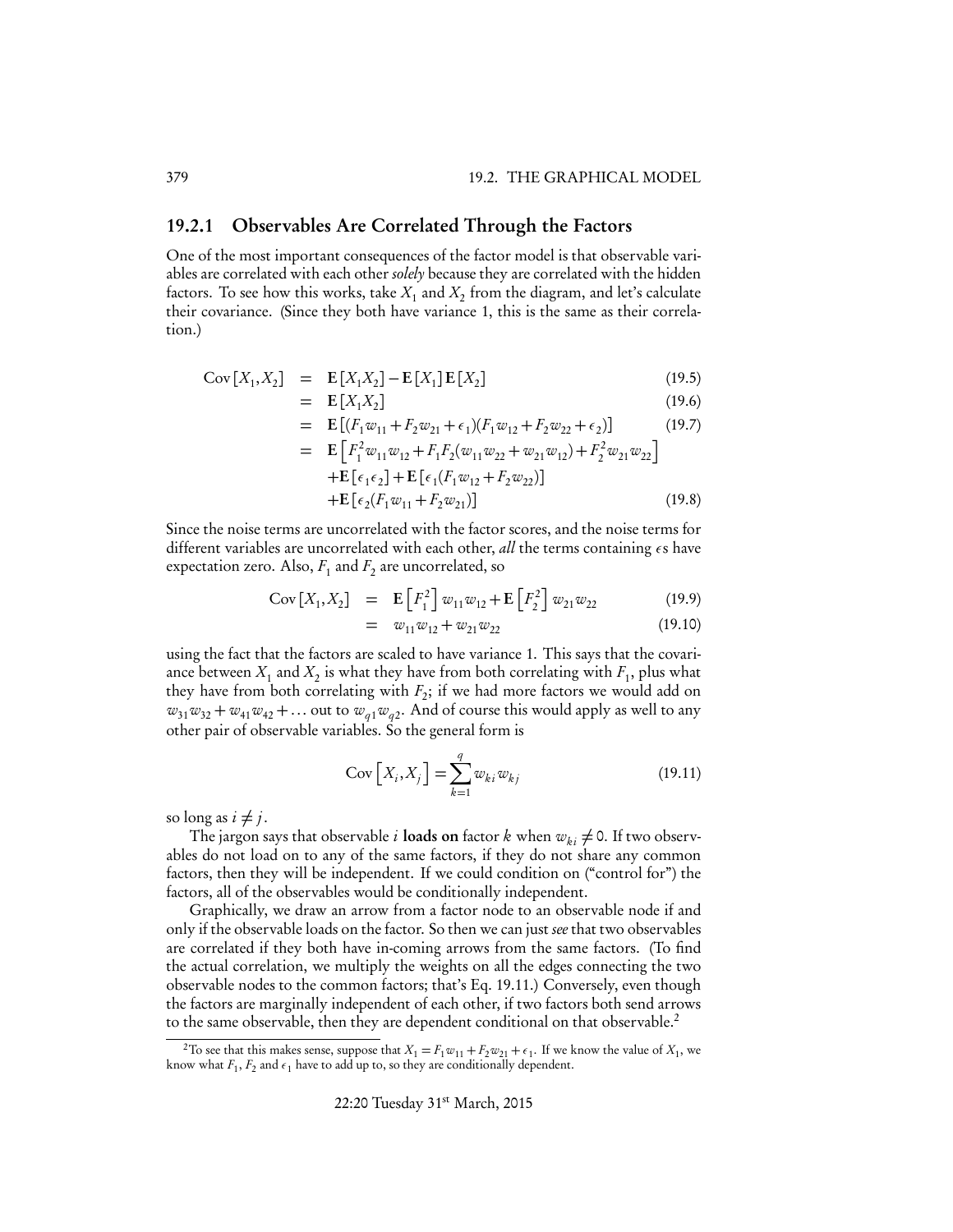#### 19.2.2 Geometry: Approximation by Linear Subspaces

Each observation we take is a vector in a *p*-dimensional space; the factor model says that these vectors have certain geometric relations to each other — that the data has a certain shape. To see what that is, pretend for right now that we can turn off the noise terms  $\epsilon$ . The loading matrix **w** is a  $q \times p$  matrix, so each row of **w** is a vector in *p*-dimensional space; call these vectors  $\vec{w}_1, \vec{w}_2, \dots \vec{w}_q$ . Without the noise, our observable vectors would be linear combinations of these vectors (with the factor scores saying how much each vector contributes to the combination). Since the factors are orthogonal to each other, we know that they span a *q*-dimensional sub-space of the *p*-dimensional space — a line if  $q = 1$ , a plane if  $q = 2$ , in general a linear subspace. If the factor model is true and we turn off noise, we would find all the data lying *exactly* on this subspace. Of course, *with* noise we expect that the data vectors will be scattered around the subspace; how close depends on the variance of the noise. (Figure 19.2.) But this is still a rather specific prediction about the shape of the data.

A weaker prediction than "the data lie on a low-dimensional linear subspace in the high-dimensional space" is "the data lie on some low-dimensional surface, possibly curved, in the high-dimensional space"; there are techniques for trying to recover such surfaces. Chapter 20 introduces two such techniques, but this is a broad and still-growing area.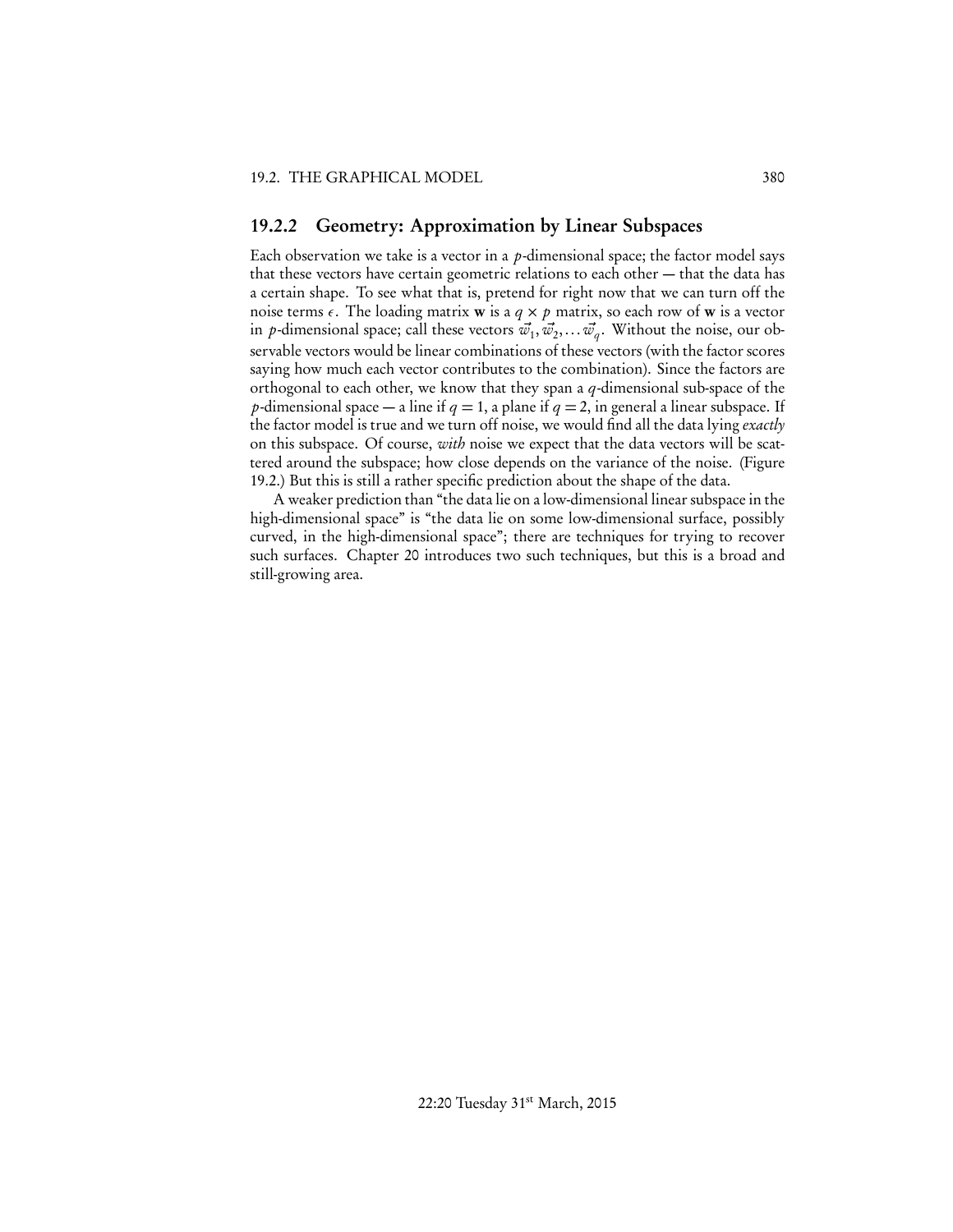

```
n <- 20; library(scatterplot3d)
f \leftarrow \text{matrix}(\text{sort}(\text{norm}(n)), \text{ncol=1}); w \leftarrow \text{matrix}(c(0.5, 0.2, -0.1), \text{nrow=1})fw <- f %*% w; x <- fw + matrix(rnorm(n*3,sd=c(.15,.05,.09)),ncol=3,byrow=TRUE)
s3d <- scatterplot3d(x,xlab=expression(x^1),ylab=expression(x^2),
                       zlab=expression(x^3),pch=16)
s3d$points3d(matrix(seq(from=min(f)-1,to=max(f)+1,length.out=2),ncol=1)%*%w,
              col="red",type="l")
s3d$points3d(fw,col="red",pch=16)
for (i \in i:n 1:nrow(x)) {
  s3d$points3d(x=c(x[i,1],fw[i,1]),y=c(x[i,2],fw[i,2]),z=c(x[i,3],fw[i,3]),
                 col="grey",type="l") }
```
FIGURE 19.2: *Geometry of factor models: Black dots are observed vectors*  $\vec{X}$  *in*  $p = 3$  *dimensions. These were generated from the*  $q = 1$  *dimensional factor scores*  $\vec{F}$  by taking  $\vec{F}$ **w** (red dots) and *adding independent noise (grey lines). The q-dimensional subspace along which all values of*  $\vec{F}{\bf w}$ *must fall is also shown in red. (See also exercise 3.)*

22:20 Tuesday 31st March, 2015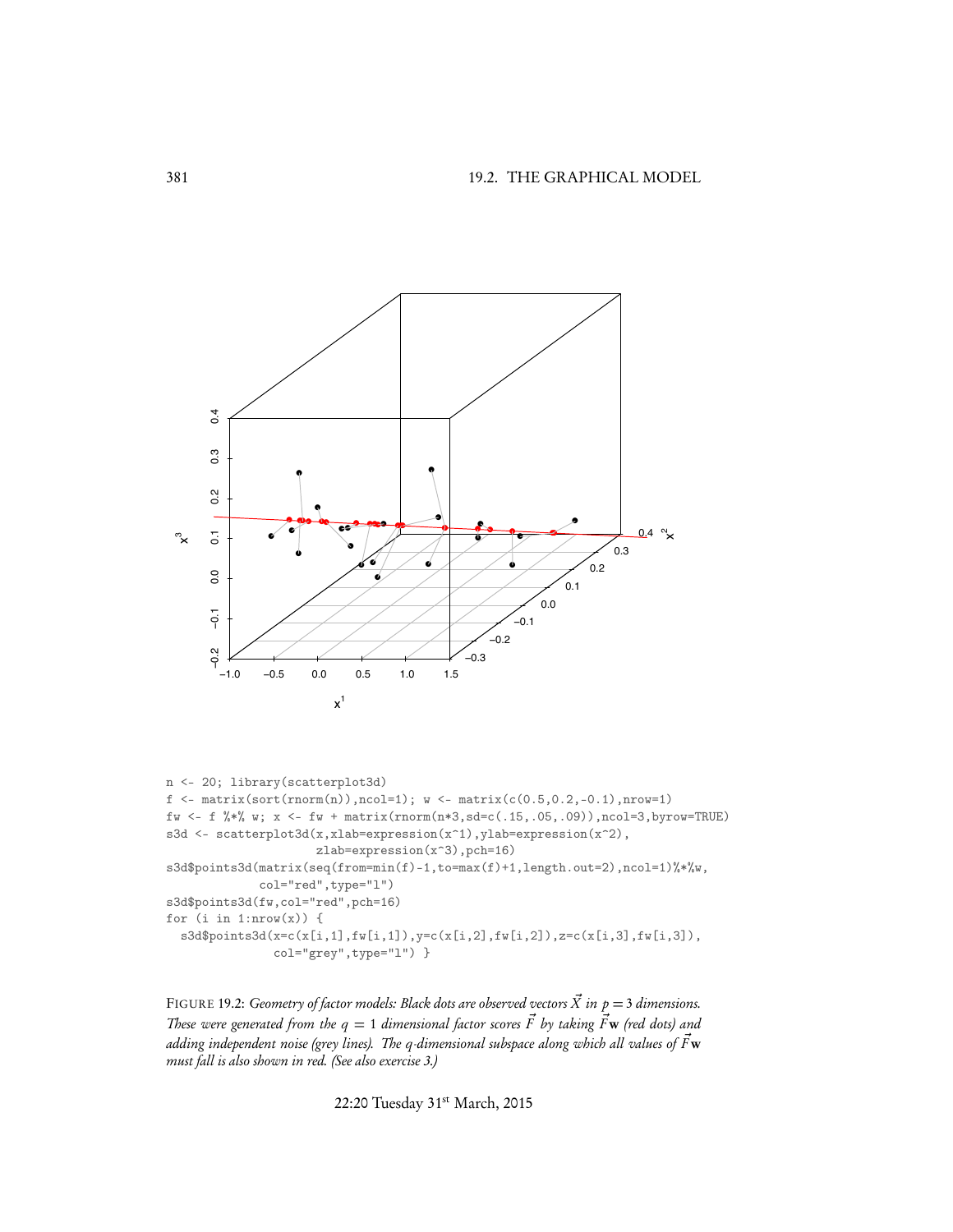## 19.3 Roots of Factor Analysis in Causal Discovery

The roots of factor analysis go back to work by Charles Spearman just over a century ago (Spearman, 1904); he was trying to discover the hidden structure of human intelligence. His observation was that schoolchildren's grades in different subjects were all correlated with each other. He went beyond this to observe a particular *pattern* of correlations, which he thought he could explain as follows: the reason grades in math, English, history, etc., are all correlated is performance in these subjects is all correlated with *something else*, a general or common factor, which he named "general intelligence", for which the natural symbol was of course *g* or *G*.

Put in a form like Eq. 19.4, Spearman's model becomes

$$
\mathbf{X} = \epsilon + \mathbf{G}\mathbf{w} \tag{19.12}
$$

where G is an  $n \times 1$  matrix (i.e., a row vector) and **w** is a  $1 \times p$  matrix (i.e., a column vector). The correlation between feature *i* and *G* is just  $w_i \equiv w_{1i}$ , and, if  $i \neq j$ ,

$$
\mathbf{v}_{ij} \equiv \text{Cov}\left[X_i, X_j\right] = w_i w_j \tag{19.13}
$$

where I have introduced  $v_{ij}$  as a short-hand for the covariance.

Up to this point, this is all so much positing and assertion and hypothesis. What Spearman did next, though, was to observe that this hypothesis carried a very strong implication about the *ratios* of correlation coefficients. Pick any four distinct features,  $i, j, k, l$ . Then, if the model (19.12) is true,

$$
\frac{\mathbf{v}_{ij}/\mathbf{v}_{kj}}{\mathbf{v}_{il}/\mathbf{v}_{kl}} = \frac{w_i w_j/w_k w_j}{w_i w_l/w_k w_l} \tag{19.14}
$$

$$
= \frac{w_i/w_k}{w_i/w_k} \tag{19.15}
$$

$$
= 1 \tag{19.16}
$$

The relationship

$$
\mathbf{v}_{ij}\mathbf{v}_{kl} = \mathbf{v}_{il}\mathbf{v}_{kj} \tag{19.17}
$$

is called the "tetrad equation", and we will meet it again later when we consider methods for causal discovery in Part III. In Spearman's model, this is one tetrad equation for every set of four distinct variables.

Spearman found that the tetrad equations held in his data on school grades (to a good approximation), and concluded that a single general factor of intelligence must  $exist<sup>3</sup>$ . This was, of course, logically fallacious.

Later work, using large batteries of different kinds of intelligence tests, showed that the tetrad equations do not hold in general, or more exactly that departures from them are too big to explain away as sampling noise. (Recall that the equations are about the true correlations between the variables, but we only get to see sample

<sup>&</sup>lt;sup>3</sup> Actually, the equations didn't hold when music was one of the grades, so Spearman argued musical ability did not load on general intelligence.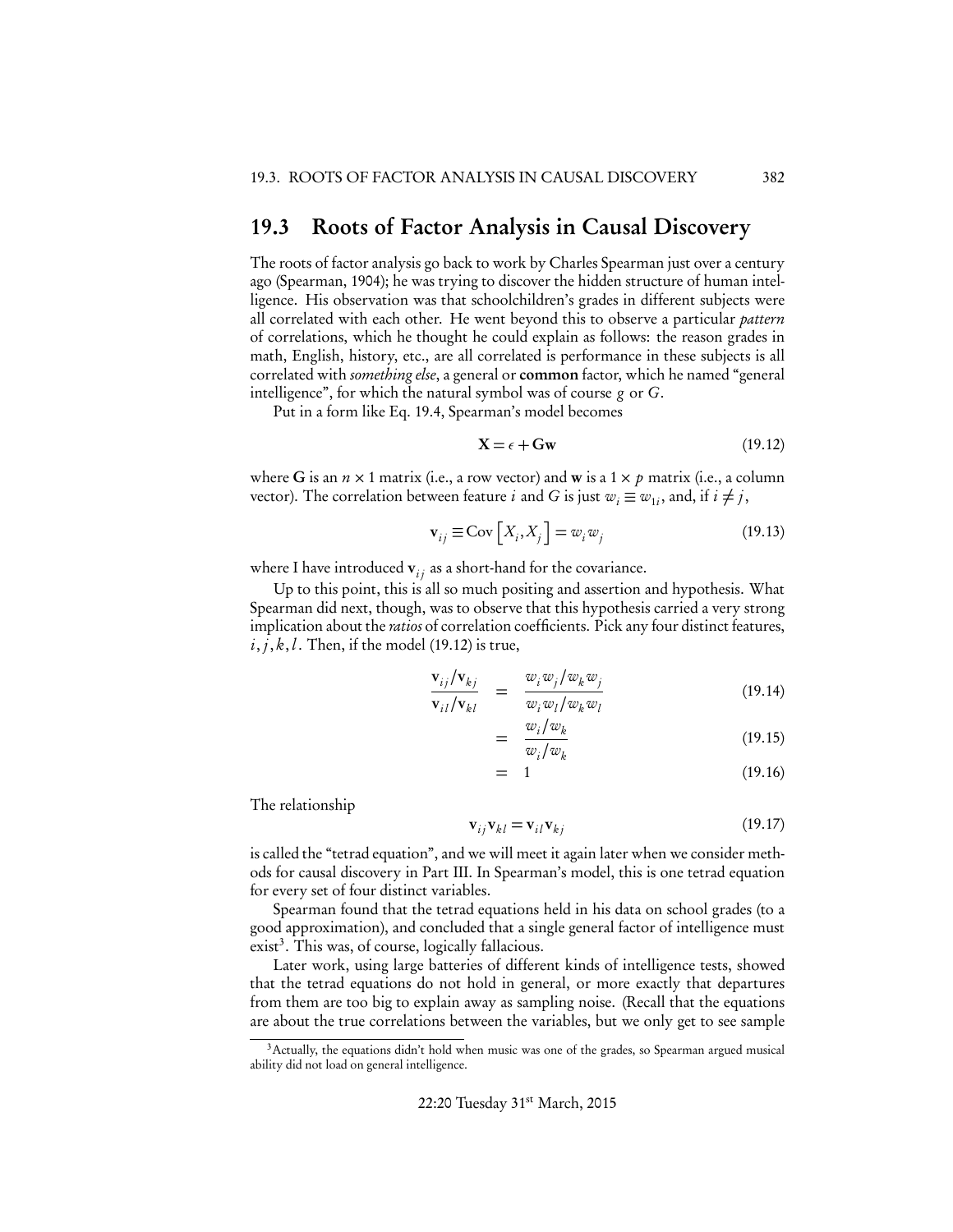correlations, which are always a little off.) The response, done in an *ad hoc* way by Spearman and his followers, and then more systematically by Thurstone, was to introduce *multiple* factors. This breaks the tetrad equation, but still accounts for the correlations among features by saying that features are really directly correlated with factors, and uncorrelated conditional on the factor scores. Thurstone's form of factor analysis is basically the one people still use — there have been refinements, of course, but it's mostly still his method.

## 19.4 Estimation

The factor model introduces a whole bunch of new variables to explain the observables: the factor scores F, the factor loadings or weights w, and the observable-specific variances  $\psi_i$ . The factor scores are specific to each individual, and individuals by assumption are independent, so we can't expect them to really generalize. But the loadings w are, supposedly, characteristic of the population. So it would be nice if we could separate estimating the population parameters from estimating the attributes of individuals; here's how.

Since the variables are centered, we can write the covariance matrix in terms of the data frames:

$$
\mathbf{v} = \mathbf{E} \left[ \frac{1}{n} \mathbf{X}^T \mathbf{X} \right] \tag{19.18}
$$

(This is the true, population covariance matrix on the left.) But the factor model tells us that

$$
\mathbf{X} = \mathbf{F}\mathbf{w} + \epsilon \tag{19.19}
$$

This involves the factor scores F, but reember that when we looked at the correlations between individual variables, those went away, so let's substitute Eq. 19.19 into Eq. 19.18 and see what happens:

$$
\mathbf{E}\left[\frac{1}{n}\mathbf{X}^T\mathbf{X}\right]
$$
 (19.20)

$$
= \frac{1}{n} \mathbf{E} \left[ (\epsilon^T + \mathbf{w}^T \mathbf{F}^T)(\mathbf{F}\mathbf{w} + \epsilon) \right]
$$
 (19.21)

$$
= \frac{1}{n} \left( \mathbf{E} \left[ \epsilon^T \epsilon \right] + \mathbf{w}^T \mathbf{E} \left[ \mathbf{F}^T \epsilon \right] + \mathbf{E} \left[ \epsilon^T \mathbf{F} \right] \mathbf{w} + \mathbf{w}^T \mathbf{E} \left[ \mathbf{F}^T \mathbf{F} \right] \mathbf{w} \right) \tag{19.22}
$$

$$
= \phi + 0 + 0 + \frac{1}{n} \mathbf{w}^T n \mathbf{I} \mathbf{w}
$$
 (19.23)

$$
= \phi + \mathbf{w}^T \mathbf{w} \tag{19.24}
$$

Behold:

$$
\mathbf{v} = \boldsymbol{\phi} + \mathbf{w}^T \mathbf{w} \tag{19.25}
$$

The individual-specific variables F have gone away, leaving only population parameters on both sides of the equation.

22:20 Tuesday 31st March, 2015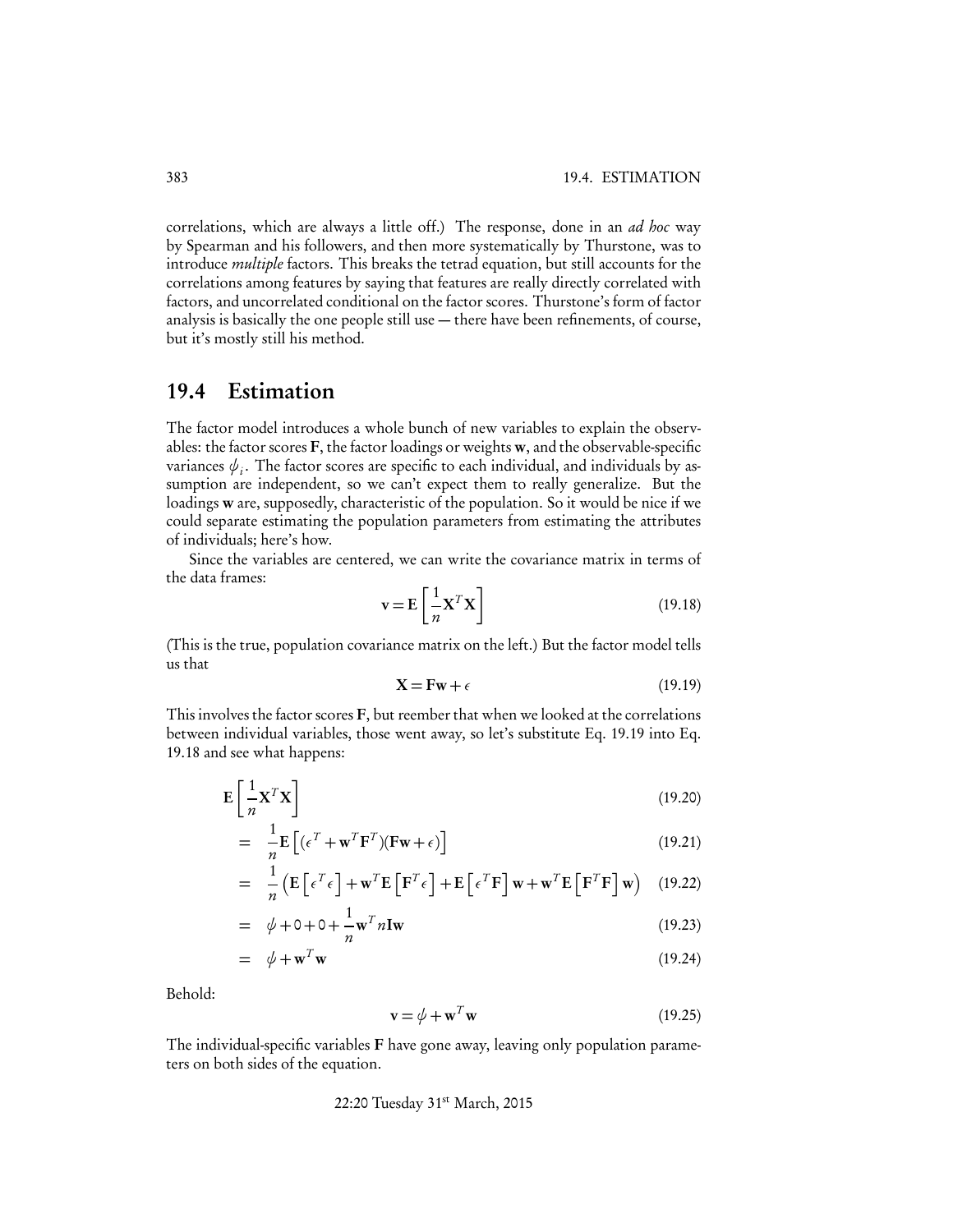## 19.4.1 Degrees of Freedom

It only takes a bit of playing with Eq. 19.25 to realize that we are in trouble. Like any matrix equation, it represents a system of equations. How many equations in how many unknowns? Naively, we'd say that we have  $p^2$  equations (one for each element of the matrix v), and  $p + pq$  unknowns (one for each diagonal element of  $\psi$ , plus one for each element of w). If there are more equations than unknowns, then there is generally no solution; if there are fewer equations than unknowns, then there are generally infinitely many solutions. Either way, solving for w seems hopeless (unless  $q = p - 1$ , in which case it's not very helpful). What to do?

Well, first let's do the book-keeping for degrees of freedom more carefully. The observables variables are scaled to have standard deviation one, so the diagonal entries of v are all 1. Moreover, any covariance matrix is symmetric, so we are left with only  $p(p-1)/2$  degrees of freedom in  $v$  — only that many equations. On the other side, scaling to standard deviation 1 means we don't *really* need to solve separately for  $\psi$ — it's fixed as soon as we know what  $w^T w$  is — which saves us p unknowns. Also, the entries in w are not completely free to vary independently of each other, because each row has to be orthogonal to every other row. (Look back at the notes on PCA.) Since there are *q* rows, this gives is  $q(q-1)/2$  constraints on  $w$  — we can think of these as either extra equations, or as reductions in the number of free parameters (unknowns).<sup>4</sup>

Summarizing, we really have  $p(p-1)/2$  degrees of freedom in **v**, and  $pq - q(q-1)$ 1)*/*2 degrees of freedom in w. If these two match, then there is (in general) a unique solution which will give us w. But in general they will *not* be equal; then what? Let us consider the two cases.

More unknowns (free parameters) than equations (constraints) This is fairly straightforward: there is no unique solution to Eq. 19.25; instead there are *infinitely many* solutions. It's true that the loading matrix **w** does have to satisfy some constraints, that not just any w will work, so the data does give us some information, but there is a continuum of different parameter settings which are all match the covariance matrix perfectly. (Notice that we are working with the population parameters here, so this isn't an issue of having only a limited sample.) There is just no way to use data to decide between these different parameters, to identify which one is right, so we say the model is unidentifiable. Most software for factor analysis, include R's factanal function, will check for this and just refuse to fit a model with too many factors relative to the number of observables.

More equations (constraints) than unknowns (free parameters) This is more interesting. In general, systems of equations like this are overdetermined, meaning that there is no way to satisfy all the constraints at once, and there isn't even a single solution. It's just not possible to write an arbitrary covariance matrix v among, say, seven variables in terms of, say, a one-factor model (as  $p(p-1)/2 = 7(7-1)/2 = 21$  >

<sup>&</sup>lt;sup>4</sup>Notice that  $\psi + \mathbf{w}^T\mathbf{w}$  is automatically symmetric, since  $\psi$  is diagonal, so we don't need to impose any extra constraints to get symmetry.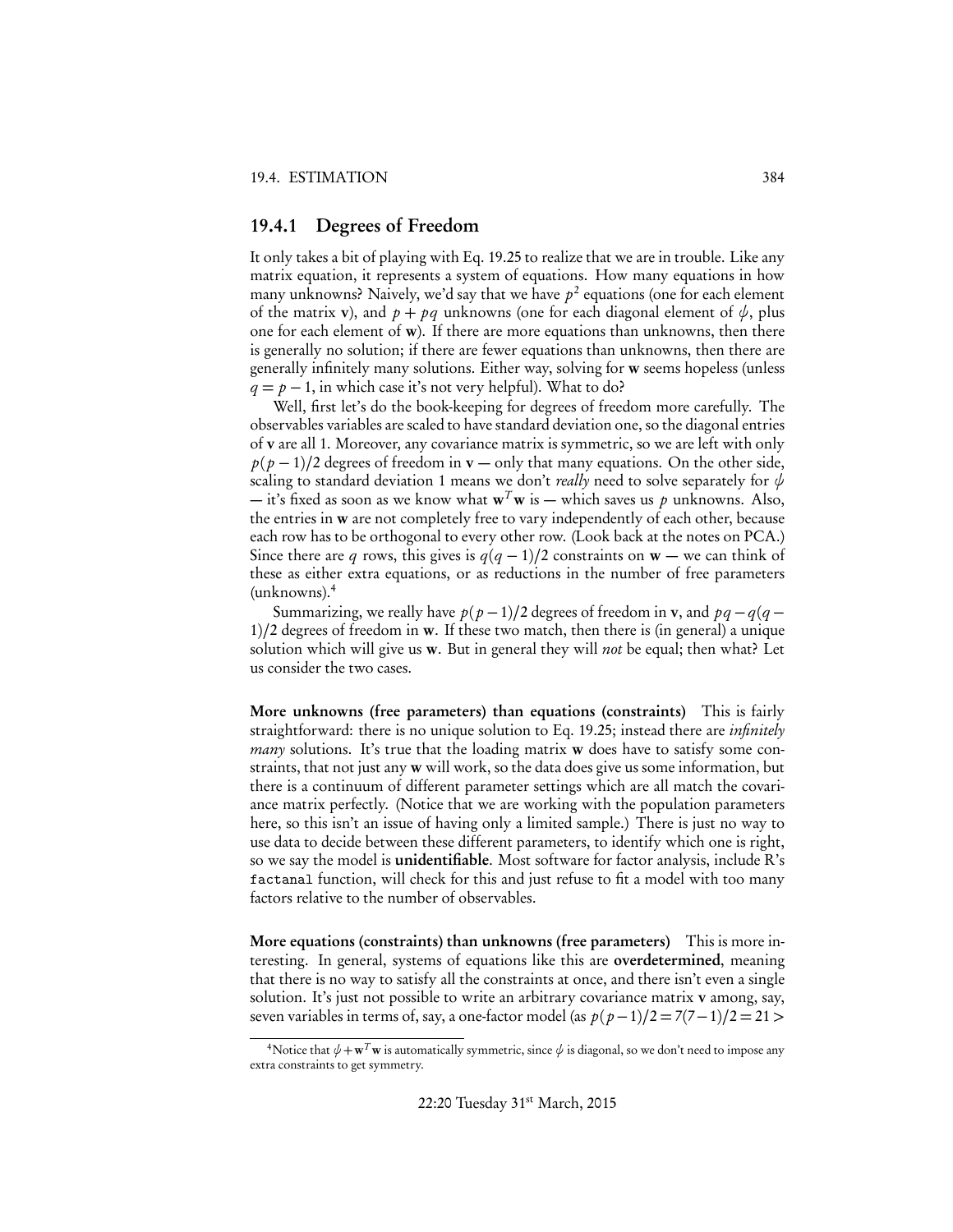#### 385 19.4. ESTIMATION

 $7(1)-1(1-1)/2 = 7 = pq - q(q-1)/2$ . But it *is* possible for special covariance matrices. In these situations, the factor model actually has testable implications for the data — it says that only certain covariance matrices are possible and not others. For example, we saw above that the one-fator model implies the tetrad equations must hold among the observable covariances; the constraints on v for multiple-factor models are similar in kind but more complicated algebraically. By testing these implications, we can check whether or not the our favorite factor model is right.<sup>5</sup>

Now we don't know the true, population covariance matrix v, but we can estimate it from data, getting an estimate  $\hat{v}$ . The natural thing to do then is to equate this with the parameters and try to solve for the latter:

$$
\widehat{\mathbf{v}} = \widehat{\psi} + \widehat{\mathbf{w}}^T \widehat{\mathbf{w}} \tag{19.26}
$$

The book-keeping for degrees of freedom here is the same as for Eq. 19.25. If *q* is too large relative to *p*, the model is unidentifiable; if it is too small, the matrix equation can only be solved if  $\hat{v}$  is of the right, restricted form, i.e., if the model is right. Of course even if the model is right, the sample covariances are the true covariances plus noise, so we shouldn't expect to get an *exact* match, but we can try in various way to minimize the discrepancy between the two sides of the equation.

#### 19.4.2 A Clue from Spearman's One-Factor Model

Remember that in Spearman's model with a single general factor, the covariance between observables *i* and *j* in that model is the product of their factor weightings:

$$
\mathbf{v}_{ij} = w_i w_j \tag{19.27}
$$

The exception is that  $\mathbf{v}_{ii} = w_i^2 + \psi_i$ , rather than  $w_i^2$ . However, if we look at  $\mathbf{u} = \mathbf{v} - \psi$ , that's the same as v off the diagonal, and a little algebra shows that its diagonal entries are, in fact, just  $w_i^2$ . So if we look at any two rows of U, they're proportional to each other:

$$
\mathbf{u}_{ij} = \frac{w_i}{w_k} \mathbf{u}_{kj} \tag{19.28}
$$

This means that, when Spearman's model holds true, there is actually only *one*linearlyindependent row in in u.

Recall from linear algebra that the rank of a matrix is how many linearly independent rows it has.<sup>6</sup> Ordinarily, the matrix is of full rank, meaning all the rows are linearly independent. What we have just seen is that when Spearman's model holds, the matrix u is *not* of full rank, but rather of rank 1. More generally, when the factor model holds with *q* factors, the matrix  $\mathbf{u} = \mathbf{w}^T \mathbf{w}$  has rank *q*. The diagonal entries of u, called the common variances or commonalities, are no longer automatically 1,

<sup>&</sup>lt;sup>5</sup> Actually, we need to be a little careful here. If we find that the tetrad equations don't hold, we know a one-factor model must be wrong. We could only conclude that the one-factor model must be right if we found that the tetrad equations held, *and* that there were no other models which implied those equations; but, as we'll see, there are.

<sup>&</sup>lt;sup>6</sup>We could also talk about the columns; it wouldn't make any difference.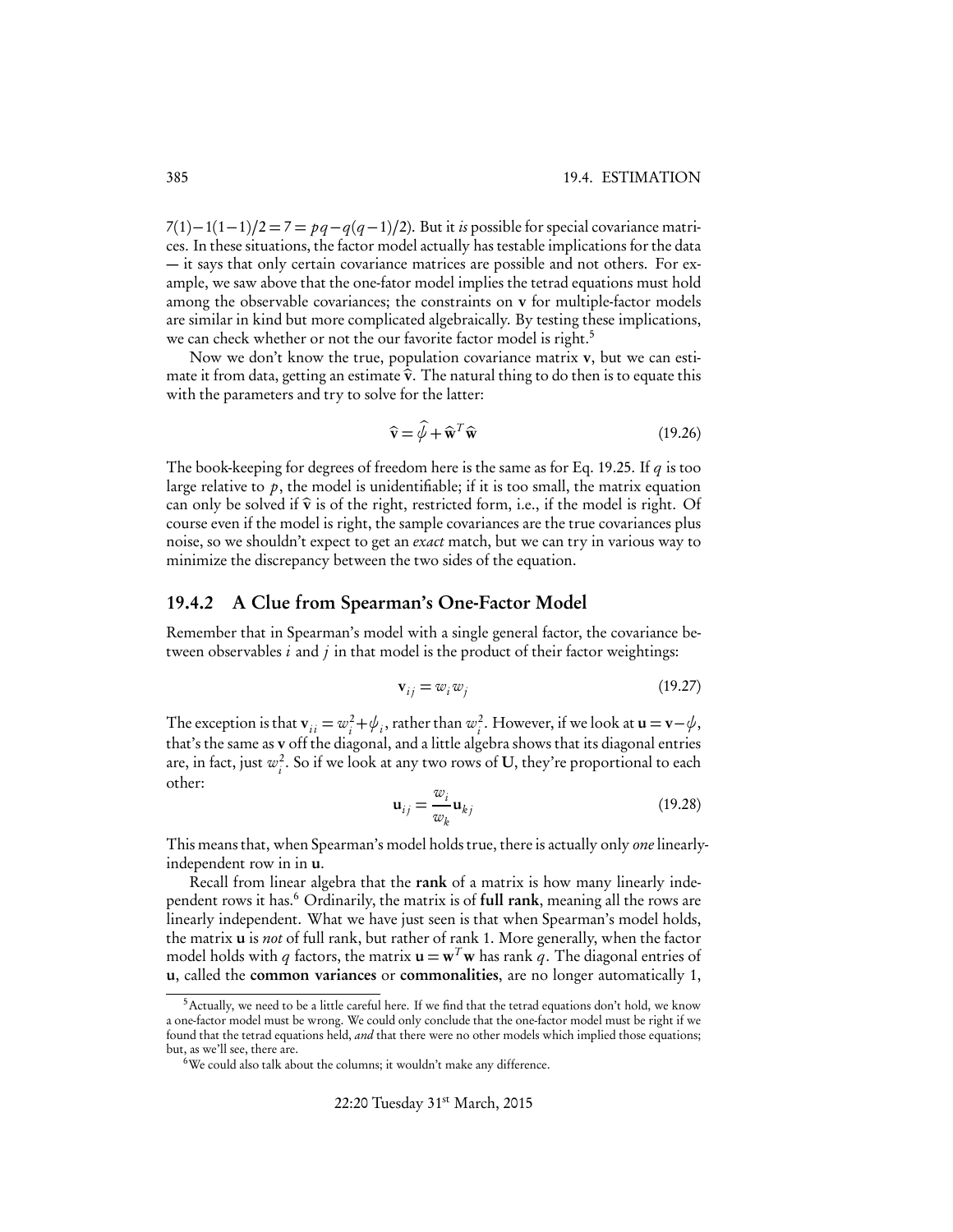but rather show how much of the variance in each observable is associated with the variances of the latent factors. Like v, u is a positive symmetric matrix.

Because u is a positive symmetric matrix, we know from linear algebra that it can be written as

$$
\mathbf{u} = \mathbf{c}\mathbf{d}\mathbf{c}^T \tag{19.29}
$$

where  $\bf c$  is the matrix whose columns are the eigenvectors of  $\bf u$ , and  $\bf d$  is the diagonal matrix whose entries are the eigenvalues. That is, if we use all *p* eigenvectors, we can reproduce the covariance matrix exactly. Suppose we instead use  $c_q$ , the  $p \times q$  matrix whose columns are the eigenvectors going with the *q* largest eigenvalues, and likewise make  $d_q$  the diagonal matrix of those eigenvalues. Then  $c_q d_q c_q^T$  will be a symmetric positive  $p \times p$  matrix. This is a matrix of rank q, and so can only equal  $\bf{u}$  if the latter also has rank *q*. Otherwise, it's an approximation which grows more accurate as we let *q* grow towards *p*, and, at any given *q*, it's a better approximation to u than any other rank-*q* matrix. This, finally, is the precise sense in which factor analysis tries preserve correlations, as opposed to principal components trying to preserve variance.

To resume our algebra, define  $d_q^{-1/2}$  as the  $q \times q$  diagonal matrix of the square roots of the eigenvalues. Clearly  $d_q = d_q^{-1/2} d_q^{-1/2}$ . So

$$
c_q d_q c_q^T = c_q d_q^{1/2} d_q^{1/2} c_q^T = (c_q d_q^{1/2}) (c_q d_q^{1/2})^T
$$
 (19.30)

So we have

$$
\mathbf{u} \approx \left(\mathbf{c}_q \mathbf{d}_q^{-1/2}\right) \left(\mathbf{c}_q \mathbf{d}_q^{-1/2}\right)^T \tag{19.31}
$$

but at the same time we know that  $\mathbf{u} = \mathbf{w}^T \mathbf{w}$ . So we just identify  $\mathbf{w}$  with  $(c_q \mathbf{d}_q^{-1/2})^T$ :

$$
\mathbf{w} = \left(\mathbf{c}_q \mathbf{d}_q^{-1/2}\right)^T \tag{19.32}
$$

and we are done with our algebra.

Let's think a bit more about how well we're approximating v. The approximation will always be exact when  $q = p$ , so that there is one factor for each feature (in which case  $\psi = 0$  always). Then all factor analysis does for us is to rotate the coordinate axes in feature space, so that the new coordinates are uncorrelated. (This is the same was what PCA does with *p* components.) The approximation can *also* be exact with fewer factors than features if the reduced covariance matrix is of less than full rank, and we use at least as many factors as the rank.

#### 19.4.3 Estimating Factor Loadings and Specific Variances

The classical method for estimating the factor model is now simply to do this eigenvector approximation on the *sample* correlation matrix. Define the reduced or adjusted sample correlation matrix as

$$
\widehat{\mathbf{u}} = \widehat{\mathbf{v}} - \widehat{\boldsymbol{\psi}} \tag{19.33}
$$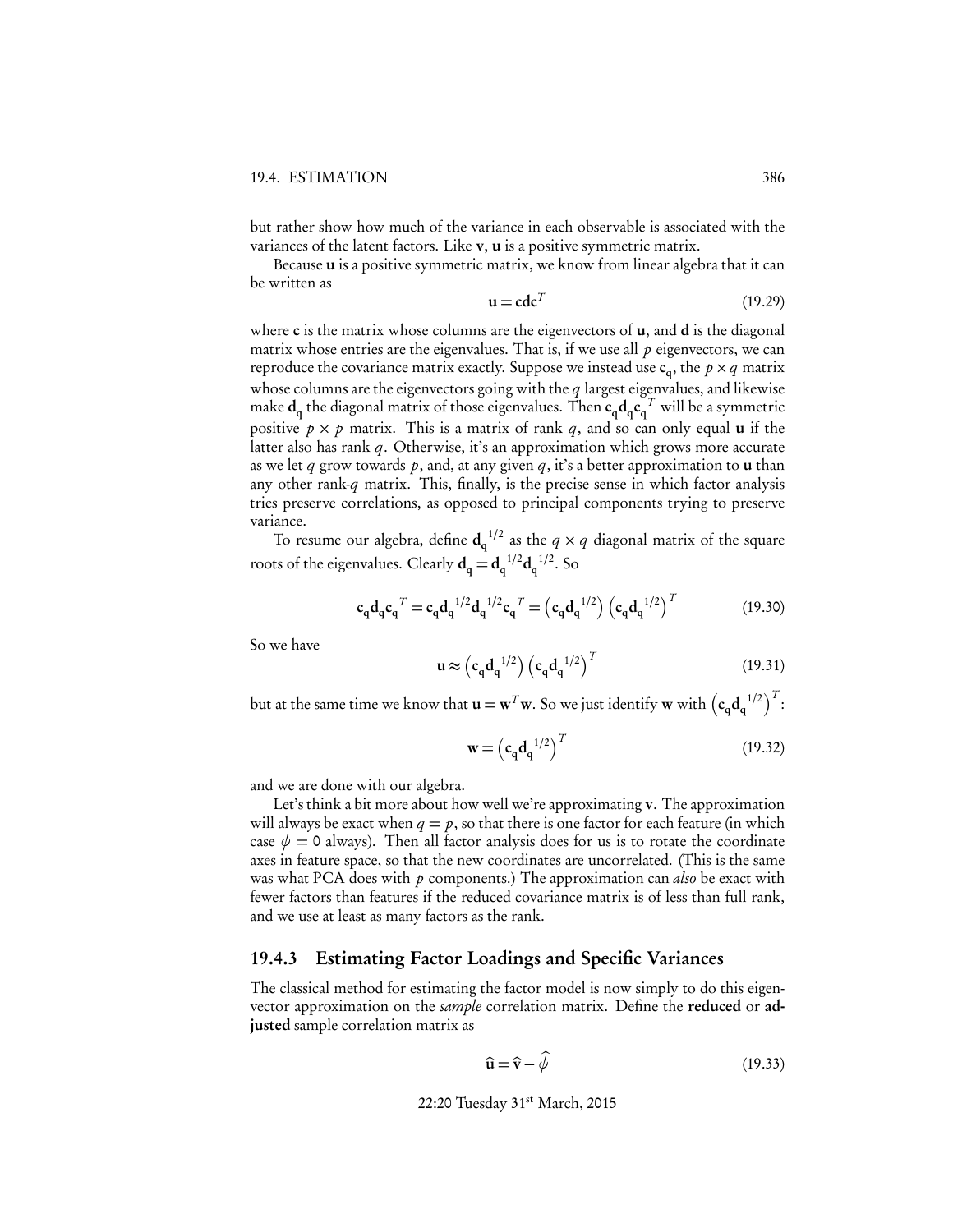We can't actually calculate  $\hat{u}$  until we know, or have a guess as to,  $\hat{\psi}$ . A reasonable and common starting-point is to do a linear regression of each feature *j* on all the other features, and then set  $\psi_j$  to the mean squared error for that regression. (We'll come back to this guess later.)

Once we have the reduced correlation matrix, find its top *q* eigenvalues and eigenvectors, getting matrices  $\hat{c}_q$  and  $\hat{d}_q$  as above. Set the factor loadings accordingly, and re-calculate the specific variances:

$$
\widehat{\mathbf{w}} = (\mathbf{c}_q \mathbf{d}_q^{-1/2})^T \tag{19.34}
$$

$$
\widehat{\psi}_j = 1 - \sum_{r=1}^k w_{rj}^2 \tag{19.35}
$$

$$
\tilde{\mathbf{v}} \equiv \hat{\psi} + \hat{\mathbf{w}}^T \hat{\mathbf{w}} \tag{19.36}
$$

The "predicted" covariance matrix  $\tilde{v}$  in the last line is exactly right on the diagonal (by construction), and should be closer off-diagonal than anything else we could do with the same number of factors. However, our guess as to u depended on our initial guess about  $\psi$ , which has in general changed, so we can try iterating this (i.e., re-calculating  $c_q$  and  $d_q$ ), until we converge.

## 19.5 Maximum Likelihood Estimation

It has probably not escaped your notice that the estimation procedure above requires a starting guess as to  $\psi$ . This makes its consistency somewhat shaky. (If we continually put in ridiculous values for  $\psi$ , why should we expect that  $\hat{\mathbf{w}} \to \mathbf{w}$ ?) On the other hand, we know from our elementary statistics courses that maximum likelihood estimates are generally consistent, unless we choose a spectacularly bad model. Can we use that here?

We can, but at a cost. We have so far got away with just making assumptions about the means and covariances of the factor scores F. To get an actual likelihood, we need to assume something about their distribution as well.

The usual assumption is that  $F_{ik} \sim \mathcal{N}(0, 1)$ , and that the factor scores are independent across factors  $k = 1, \ldots q$  and individuals  $i = 1, \ldots n$ . With this assumption, the features have a multivariate normal distribution  $\vec{X}_i \sim \mathcal{N}(0, \psi + \mathbf{w}^T \mathbf{w})$ . This means that the log-likelihood is

$$
L = -\frac{n p}{2} \log 2\pi - \frac{n}{2} \log |\psi + \mathbf{w}^T \mathbf{w}| - \frac{n}{2} \operatorname{tr} \left( (\psi + \mathbf{w}^T \mathbf{w})^{-1} \hat{\mathbf{v}} \right)
$$
(19.37)

where tra is the trace of the matrix a, the sum of its diagonal elements. Notice that the likelihood only involves the data through the sample covariance matrix  $\hat{v}$  — the actual factor scores F are not needed for the likelihood.

One can either try direct numerical maximization, or use a two-stage procedure. Starting, once again, with a guess as to  $\psi$ , one finds that the optimal choice of  $\psi^{1/2}\mathbf{w}^T$ is given by the matrix whose columns are the *q* leading eigenvectors of  $\psi^{1/2}\hat{\mathbf{v}}\psi^{1/2}$ .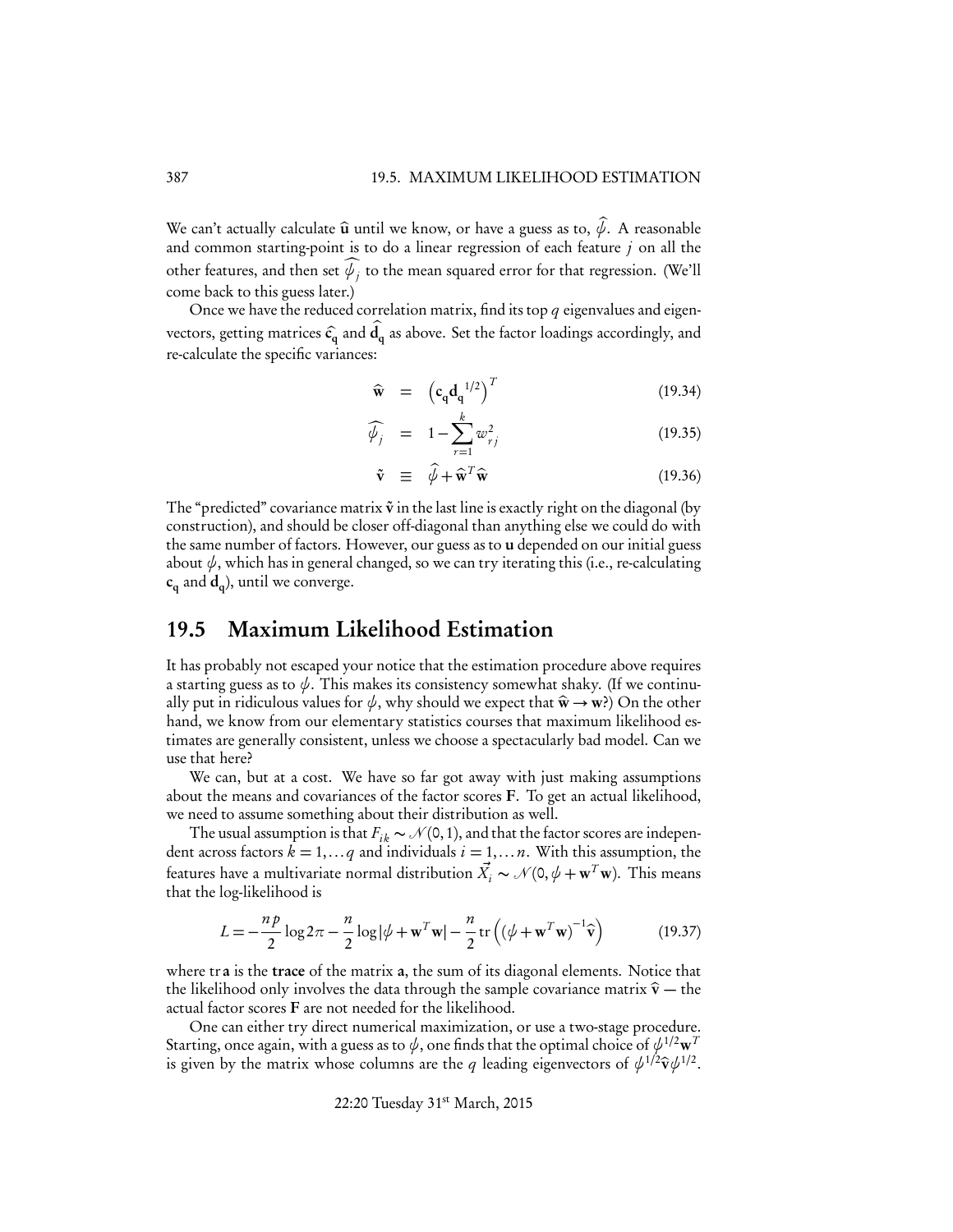Starting from a guess as to **w**, the optimal choice of  $\psi$  is given by the diagonal entries of  $\hat{\mathbf{v}} - \mathbf{w}^T \mathbf{w}$ . So again one starts with a guess about the unique variances (e.g., the residuals of the regressions) and iterates to convergence.<sup>7</sup>

The differences between the maximum likelihood estimates and the "principal factors" approach can be substantial. If the data appear to be normally distributed (as shown by the usual tests), then the additional efficiency of maximum likelihood estimation is highly worthwhile. Also, as we'll see below, it is a lot easier to test the model assumptions is one uses the MLE.

#### 19.5.1 Alternative Approaches

Factor analysis is an example of trying to approximate a full-rank matrix, here the covariance matrix, with a low-rank matrix, or a low-rank matrix plus some corrections, here  $\psi + \mathbf{w}^T \mathbf{w}$ . Such matrix-approximation problems are currently the subject of very intense interest in statistics and machine learning, with many new methods being proposed and refined, and it is very plausible that some of these will prove to work better than older approaches to factor analysis.

In particular, Kao and Van Roy (2011) have recently used these ideas to propose a new factor-analysis algorithm, which simultaneously estimates the number of factors and the factor loadings, and does so through a modification of PCA, distinct from the old "principal factors" method. In their examples, it works better than conventional approaches, but whether this will hold true generally is not clear. They do not, unfortunately, provide code.

#### 19.5.2 Estimating Factor Scores

The probably the best method for estimating factor scores is the "regression" or "Thomson" method, which says

$$
\widehat{F}_{i\,r} = \sum_{j} X_{ij} b_{ij} \tag{19.38}
$$

and seeks the weights  $b_{ij}$  which will minimize the mean squared error,  $\mathbf{E}[(F_{ir} (F_{i,r})^2$ ]. You can work out the  $b_{ij}$  as an exercise, assuming you know **w**.

## 19.6 The Rotation Problem

Recall from linear algebra that a matrix o is orthogonal if its inverse is the same as its transpose,  $\mathbf{o}^T \mathbf{o} = I$ . The classic examples are rotation matrices. For instance, to rotate a two-dimensional vector through an angle  $\alpha$ , we multiply it by

$$
\mathbf{r}_{\alpha} = \begin{bmatrix} \cos \alpha & -\sin \alpha \\ \sin \alpha & \cos \alpha \end{bmatrix}
$$
 (19.39)

<sup>&</sup>lt;sup>7</sup>The algebra is tedious. See section 3.2 in Bartholomew (1987) if you really want it. (Note that Bartholomew has a sign error in his equation 3.16.)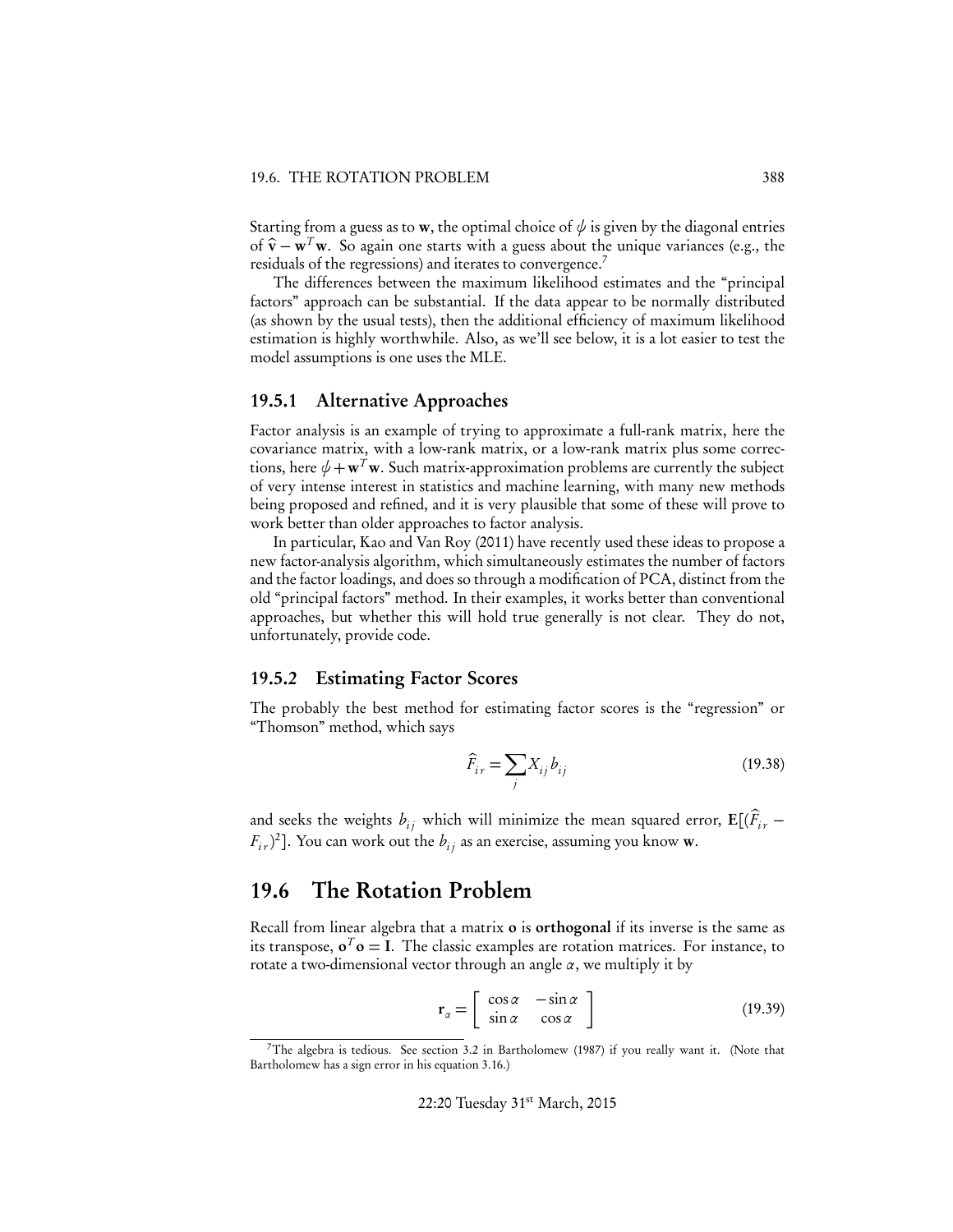The inverse to this matrix must be the one which rotates through the angle  $-\alpha$ ,  $\mathbf{r}_{\alpha}^{-1} = \mathbf{r}_{-\alpha}$ , but trigonometry tells us that  $\mathbf{r}_{-\alpha} = \mathbf{r}_{\alpha}^{T}$ .

To see why this matters to us, go back to the matrix form of the factor model, and insert an orthogonal  $q \times q$  matrix and its transpose:

$$
\mathbf{X} = \epsilon + \mathbf{F}\mathbf{w} \tag{19.40}
$$

$$
= \epsilon + \mathrm{Foo}^T \mathbf{w} \tag{19.41}
$$

$$
= \epsilon + Hy \tag{19.42}
$$

We've changed the factor scores to  $H \equiv Ho$ , and we've changed the factor loadings to  $y \equiv o^T w$ , but nothing about the features has changed *at all*. We can do as many orthogonal transformations of the factors as we like, with no observable consequences whatsoever.<sup>8</sup>

Statistically, the fact that different parameter settings give us the same observational consequences means that the parameters of the factor model are unidentifiable. The rotation problem is, as it were, the revenant of having an ill-posed problem: we thought we'd slain it through heroic feats of linear algebra, but it's still around and determined to have its revenge.<sup>9</sup>

Mathematically, this should not be surprising at all. The factors live in a *q*dimensional vector space of their own. We should be free to set up any coordinate system we feel like on that space. Changing coordinates in factor space will just require a compensating change in how factor-space coordinates relate to feature space (the factor loadings matrix  $\bf{w}$ ). That's all we've done here with our orthogonal transformation.

Substantively, this should be rather troubling. If we can rotate the factors as much as we like without consequences, how on Earth can we interpret them?

## 19.7 Factor Analysis as a Predictive Model

Unlike principal components analysis, factor analysis really does give us a predictive model. Its prediction is that if we draw a new member of the population and look at the vector of observables we get from them,

$$
\vec{X} \sim \mathcal{N}(0, \mathbf{w}^T \mathbf{w} + \phi) \tag{19.43}
$$

<sup>&</sup>lt;sup>8</sup>Notice that the log-likelihood only involves  $\mathbf{w}^T \mathbf{w}$ , which is equal to  $\mathbf{w}^T \mathbf{oo}^T \mathbf{w} = \mathbf{y}^T \mathbf{y}$ , so even assuming Gaussian distributions doesn't let us tell the difference between the original and the transformed variables. In fact, if  $\vec{F} \sim \mathcal{N}(0, I)$ , then  $\vec{F} \sim \mathcal{N}(0, \mathbf{o}, \mathbf{o}^T \mathbf{I} \mathbf{o}) = \mathcal{N}(0, I) - \text{in other words, the rotated factor}$ scores still satisfy our distributional assumptions.

<sup>&</sup>lt;sup>9</sup>Remember that we obtained the loading matrix **w** as a solution to  $\mathbf{w}^T \mathbf{w} = \mathbf{u}$ , that is to we got **w** as a kind of matrix square root of the reduced correlation matrix. For a real number *u* there are two square roots, i.e., two numbers *w* such that  $w \times w = u$ , namely the usual  $w = \sqrt{u}$  and  $w = -\sqrt{u}$ , because  $(-1) \times (-1) = 1$ . Similarly, whenever we find one solution to  $\mathbf{w}^T \mathbf{w} = \mathbf{u}$ ,  $\mathbf{o}^T \mathbf{w}$  is another solution, because  $\mathbf{co}^T = \mathbf{I}$ . So while the usual "square root" of **u** is  $\mathbf{w} = \mathbf{d_q}^{1/2} \mathbf{c}$ , for any orthogonal matrix  $\mathbf{o}^T \mathbf{d_q}^{1/2} \mathbf{c}$  will always work just as well.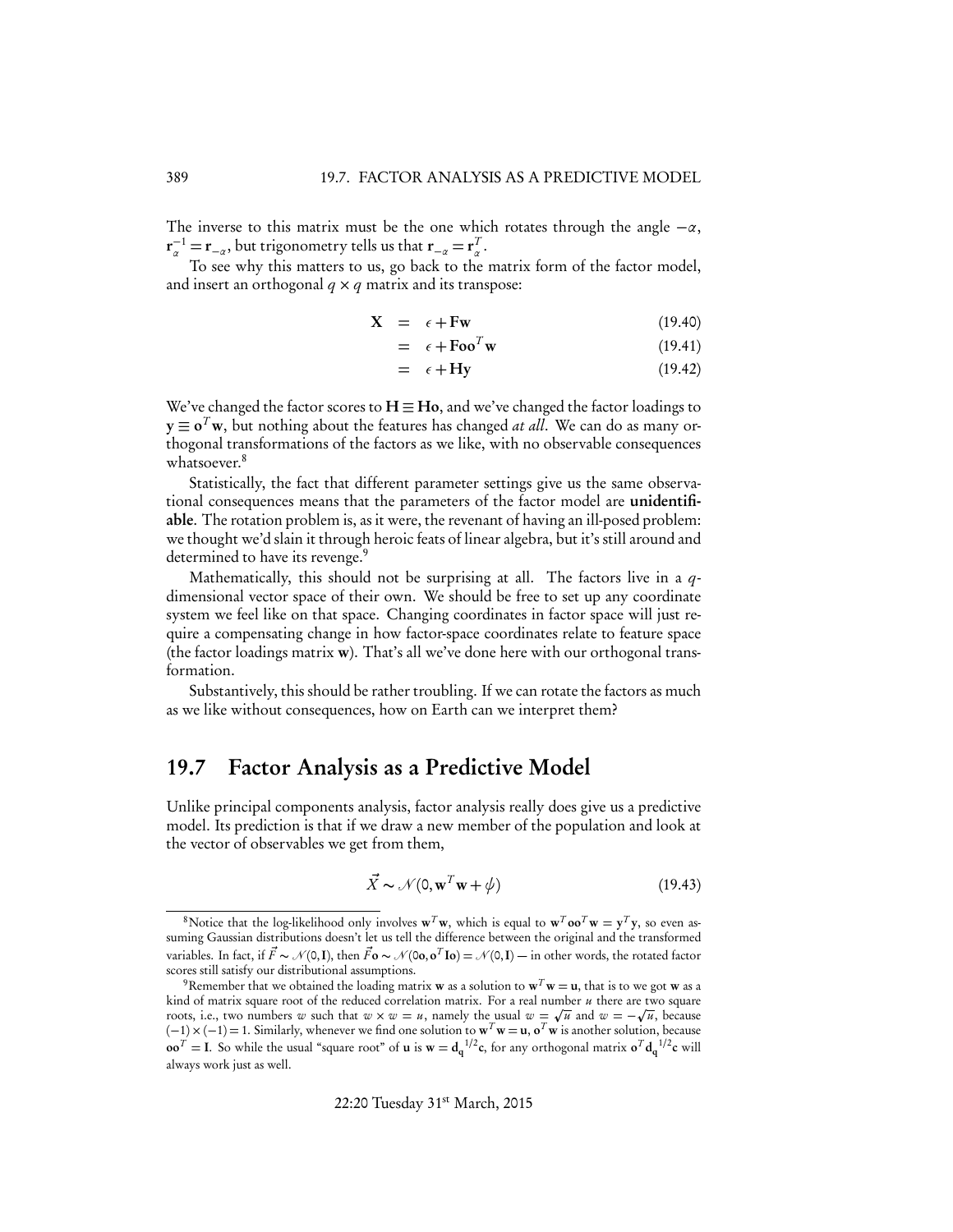if we make the usual distributional assumptions. Of course it might seem like it makes a more refined, conditional prediction,

$$
\vec{X}|\vec{F} \sim \mathcal{N}(F\mathbf{w}, \phi) \tag{19.44}
$$

but the problem is that there is no way to guess at or estimate the factor scores  $\vec{F}$ until after we've seen  $\vec{X}$ , at which point anyone can predict  $X$  perfectly. So the actual *forecast* is given by Eq. 19.43.<sup>10</sup>

Now, without going through the trouble of factor analysis, one could always just postulate that

$$
\vec{X} \sim \mathcal{N}(0, \mathbf{v}) \tag{19.45}
$$

and estimate v; the maximum likelihood estimate of it is the observed covariance matrix, but really we could use any consistent estimator of the covariance matrix. The closer our is to the true v, the better our predictions. One way to think of factor analysis is that it looks for the maximum likelihood estimate, but constrained to matrices of the form  $\mathbf{w}^T \mathbf{w} + \psi$ .

On the plus side, the constrained estimate has a faster rate of convergence. That is, both the constrained and unconstrained estimates are consistent and will converge on their optimal, population values as we feed in more and more data, but for the same amount of data the constrained estimate is probably closer to its limiting value. In other words, the constrained estimate  $\hat{\mathbf{w}}^T \hat{\mathbf{w}} + \hat{\psi}$  has less variance than the unconstrained estimate  $\hat{v}$ .

On the minus side, maybe the true, population v just can't be written in the form  $\mathbf{w}^T \mathbf{w} + \psi$ . Then we're getting biased estimates of the covariance and the bias will *not* go away, even with infinitely many samples. Using factor analysis rather than just fitting a multivariate Gaussian means betting that either this bias is really zero, or that, with the amount of data on hand, the reduction in variance outweighs the bias.

(I haven't talked about estimation errors in the parameters of a factor model. With large samples and maximum-likelihood estimation, one could use the usual asymptotic theory. For small samples, one bootstraps as usual.)

#### 19.7.1 How Many Factors?

How many factors should we use? All the tricks people use for the how-manyprincipal-components question can be tried here, too, with the obvious modifications. However, some other answers can also be given, using the fact that the factor model does make predictions, unlike PCA.

1. *Log-likelihood ratio tests* Sample covariances will almost never be exactly equal to population covariances. So even if the data comes from a model with *q* factors, we can't expect the tetrad equations (or their multi-factor analogs) to

<sup>&</sup>lt;sup>10</sup>A subtlety is that we might get to see some but not all of  $\vec{X}$ , and use that to predict the rest. Say  $\vec{X} = (X_1, X_2)$ , and we see  $X_1$ . Then we could, in principle, compute the conditional distribution of the factors,  $p(F|X_1)$ , and use that to predict  $X_2$ . Of course one could do the same thing using the correlation matrix, factor model or no factor model.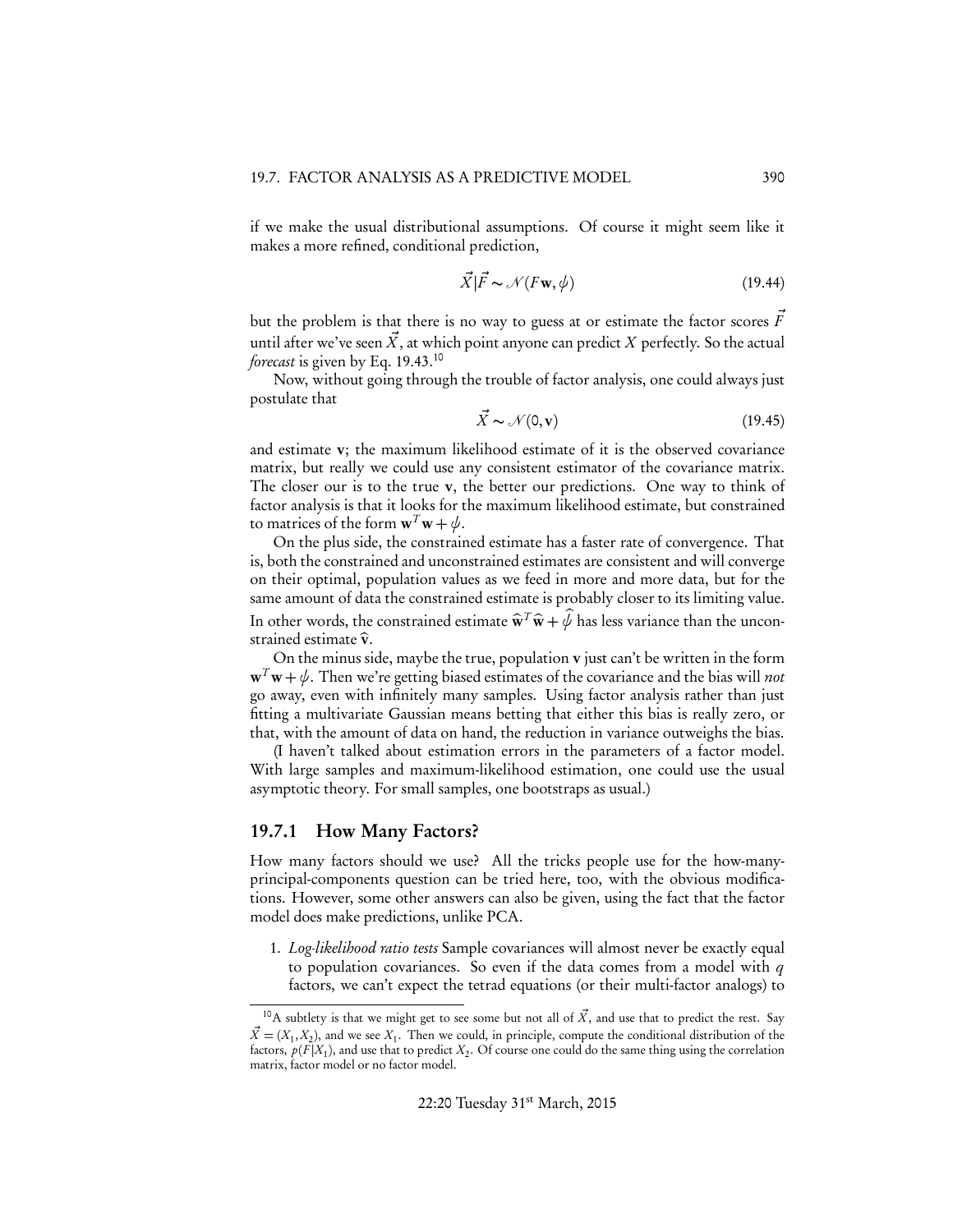hold exactly. The question then becomes whether the observed covariances are compatible with sampling fluctuations in a *q*-factor model, or are too big for that.

We can tackle this question by using log likelihood ratio tests. The crucial observations are that a model with *q* factors is a special case of a model with *q* + 1 factors (just set a row of the weight matrix to zero), and that in the most general case,  $q = p$ , we can get *any* covariance matrix **v** into the form  $\mathbf{w}^T \mathbf{w}$ . (Set  $\psi = 0$  and proceed as in the "principal factors" estimation method.)

As explained in Appendix G, if  $\theta$  is the maximum likelihood estimate in a restricted model with  $u$  parameters, and  $\widehat{\Theta}$  is the MLE in a more general model with  $r > s$  parameters, containing the former as a special case, and finally  $\ell$  is the log-likelihood function

$$
2[\ell(\widehat{\Theta}) - \ell(\widehat{\theta})] \rightsquigarrow \chi^2_{r-s}
$$
\n(19.46)

when the data came from the small model. The general regularity conditions needed for this to hold apply to Gaussian factor models, so we can test whether one factor is enough, two, etc.

(Said another way, adding another factor never reduces the likelihood, but the equation tells us how much to *expect* the log-likelihood to go up when the new factor really adds nothing and is just over-fitting the noise.)

Determining *q* by getting the smallest one without a significant result in a likelihood ratio test is fairly traditional, but statistically messy.<sup>11</sup> To raise a subject we'll return to, if the true  $q > 1$  and all goes well, we'll be doing lots of hypothesis tests, and making sure this compound procedure works reliably is harder than controlling any one test. Perhaps more worrisomely, calculating the likelihood relies on distributional assumptions for the factor scores and the noises, which are hard to check for latent variables.

2. If you are comfortable with the distributional assumptions, use Eq. 19.43 to predict new data, and see which *q* gives the best predictions — for comparability, the predictions should be compared in terms of the log-likelihood they assign to the testing data. If genuinely new data is not available, use crossvalidation.

Comparative prediction, and especially cross-validation, seems to be somewhat rare with factor analysis. There is no good reason why this should be so.

#### 19.7.1.1  $R^2$  and Goodness of Fit

For PCA, we saw that  $R^2$  depends on the sum of the eigenvalues 18.1.3. For factor models, the natural notion of  $R^2$  is the sum of squared factor loadings:

$$
R^{2} = \frac{\sum_{j=1}^{q} \sum_{k=1}^{p} w_{jk}^{2}}{p}
$$
 (19.47)

<sup>&</sup>lt;sup>11</sup>Suppose *q* is really 1, but by chance that gets rejected. Whether  $q = 2$  gets rejected in turn is not an independent event!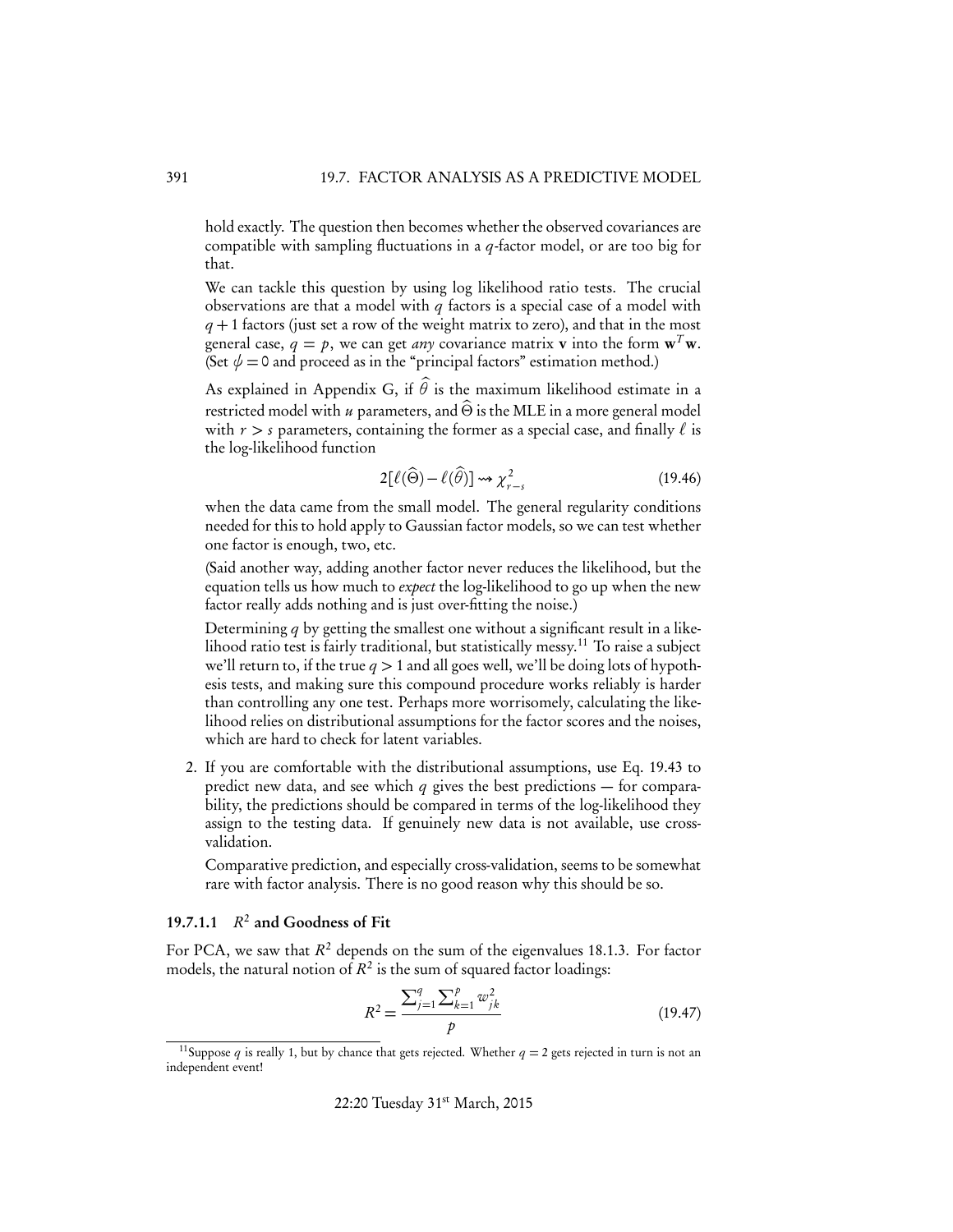(Remember that the factors are, by design, uncorrelated with each other, and that the entries of w are the correlations between factors and observables.) If we write w in terms of eigenvalues and eigenvectors as in §19.4.2,  $\mathbf{w} = \left( \mathbf{c_q d_q}^{1/2} \right)^T$ , then you can show that the numerator in  $R^2$  is, again, a sum of eigenvalues.

People sometimes select the number of factors by looking at how much variance they "explain" — really, how much variance is kept after smoothing on to the plane. As usual with model selection by  $R^2$ , there is little good to be said for this, except that it is fast and simple.

In particular,  $R^2$  should not be used to assess the goodness-of-fit of a factor model. The bluntest way to see this is to simulate data which does *not* come from a factor model, fit a small number of factors, and see what  $R^2$  one gets. This was done by Peterson (2000), who found that it was easy to get  $R^2$  of 0.4 or 0.5, and sometimes even higher<sup>12</sup> The same paper surveyed values of  $R^2$  from the published literature on factor models, and found that the typical value was also somewhere around 0.5; no doubt this was just a coincidence<sup>13</sup>.

Instead of looking at  $R^2$ , it is much better to check goodness-of-fit by actually goodness-of-fit tests. We looked at some tests of multivariate goodness-of-fit in Chapter 15. In the particular case of factor models with the Gaussian assumption, we can use a log-likelihood ratio test, checking the null hypothesis that the number of factors  $=$  *q* against the alternative of an arbitrary multivariate Gaussian (which is the same as *p* factors). This test is automatically performed by factanal in R.

If the Gaussian assumption is dubious but we want a factor model and goodnessof-fit anyway, we can look at the difference between the empirical covariance matrix **v** and the one estimated by the factor model,  $\hat{\psi} + \hat{\mathbf{w}}^T \hat{\mathbf{w}}$ . There are several notions of distance between matrices (matrix norms) which could be used as test statistics; one could also use the sum of squared differences between the entries of v and those of  $\widehat{\psi} + \widehat{\mathbf{w}}^T \widehat{\mathbf{w}}$ . Sampling distributions would have to come from bootstrapping, where we would want to simulate from the factor model.

## 19.8 Factor Models versus PCA Once More

We began this chapter by seeking to add some noise, and some probabilistic assumptions, into PCA. The factor models we came up with are closely related to principal components, but are *not* the same. Many of the differences have been mentioned as we went, but it's worth collecting some of the most important ones here.

1. Factor models assume that the data comes from a certain distribution, IID across data points. PCA assumes nothing about distributions at all. Moreover, factor models can be used *generatively*, to say how the latent factors cause the observable variables. PCA has nothing to say about the data-generating process.

<sup>12</sup>See also http://bactra.org/weblog/523.html for a similar experiment, with (not very elegant) R code.

<sup>&</sup>lt;sup>13</sup>Peterson (2000) also claims that reported values of  $R^2$  for PCA are roughly equal to those of factor analysis, but by this point I hope that none of you take that as an argument in favor of PCA.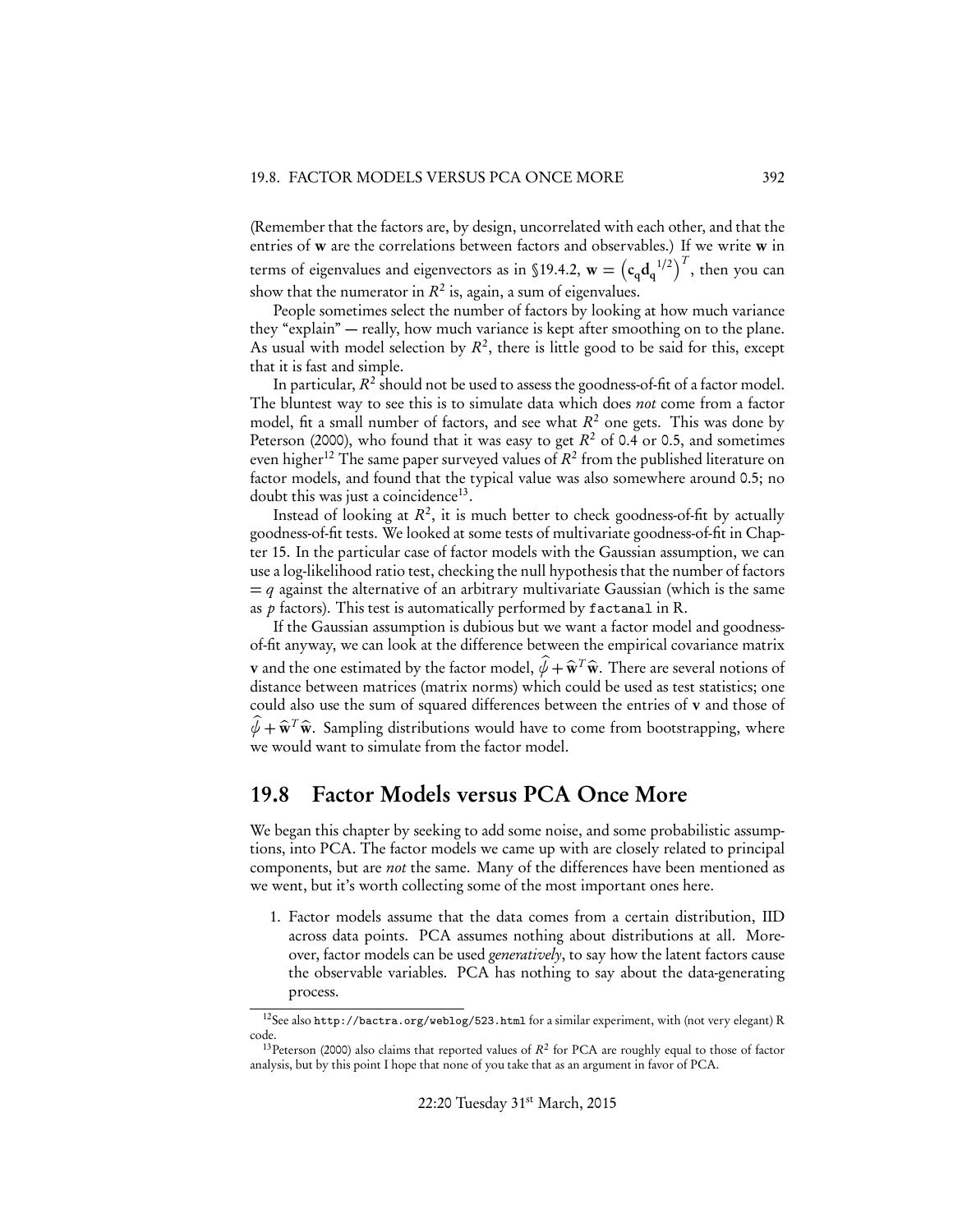- 2. Factor models can be tested by their predictions on new data points; PCA cannot.
- 3. Factor models assume that the variance matrix of the data takes a special form,  $\mathbf{w}^T \mathbf{w} + \psi$ , where **w** is  $q \times p$  and  $\psi$  is diagonal. That is, the variance matrix must be "low rank plus noise". PCA works no matter what sample variance matrix the data might have.
- 4. If the factor model *is* true, then the principal components are (or approach with enough data) the eigenvectors of  $w^T w + \psi$ . They do not approach the eigenvectors of  $w<sup>T</sup>w$ , which would be the principal factors. If the noise is small, the difference may also be small, but the factor model can be correct, if perhaps not so useful, while  $\phi$  is as big as  $\mathbf{w}^T \mathbf{w}$ .
- 5. Factor models are subject to the rotation problem; PCA is not. Which one has the advantage here is unclear.
- 6. Similarly, a principal component is just a linear combination of the observable variables. A latent factor is another, distinct random variable. Differences in factor scores imply differences in the *expected* values of observables. Differences in projections on to principal components imply differences in realized values of observables. (It's a little like the distinction between the predicted value for the response in a linear regression, which is a combination of the covariates, and the actual value of the response.)

## 19.9 Examples in R

#### 19.9.1 Example 1: Back to the US *circa* 1977

We resume looking at the properties of the US states around 1977. In §18.3, we did a principal components analysis, finding a first component that seemed to mark the distinction between the South and the rest of the country, and a second that seemed to separate big, rich states from smaller, poorer ones. Let's now subject the data to factor analysis. We begin with one factor, using the base R function factanal.

```
(state.fa1 <- factanal(state.x77,factors=1,scores="regression"))
##
## Call:
## factanal(x = state.x77, factors = 1, scores = "regression")
##
## Uniquenesses:
## Population Income Illiteracy Life Exp Murder HS Grad
## 0.957 0.791 0.235 0.437 0.308 0.496
## Frost Area
## 0.600 0.998
##
## Loadings:
## Factor1
```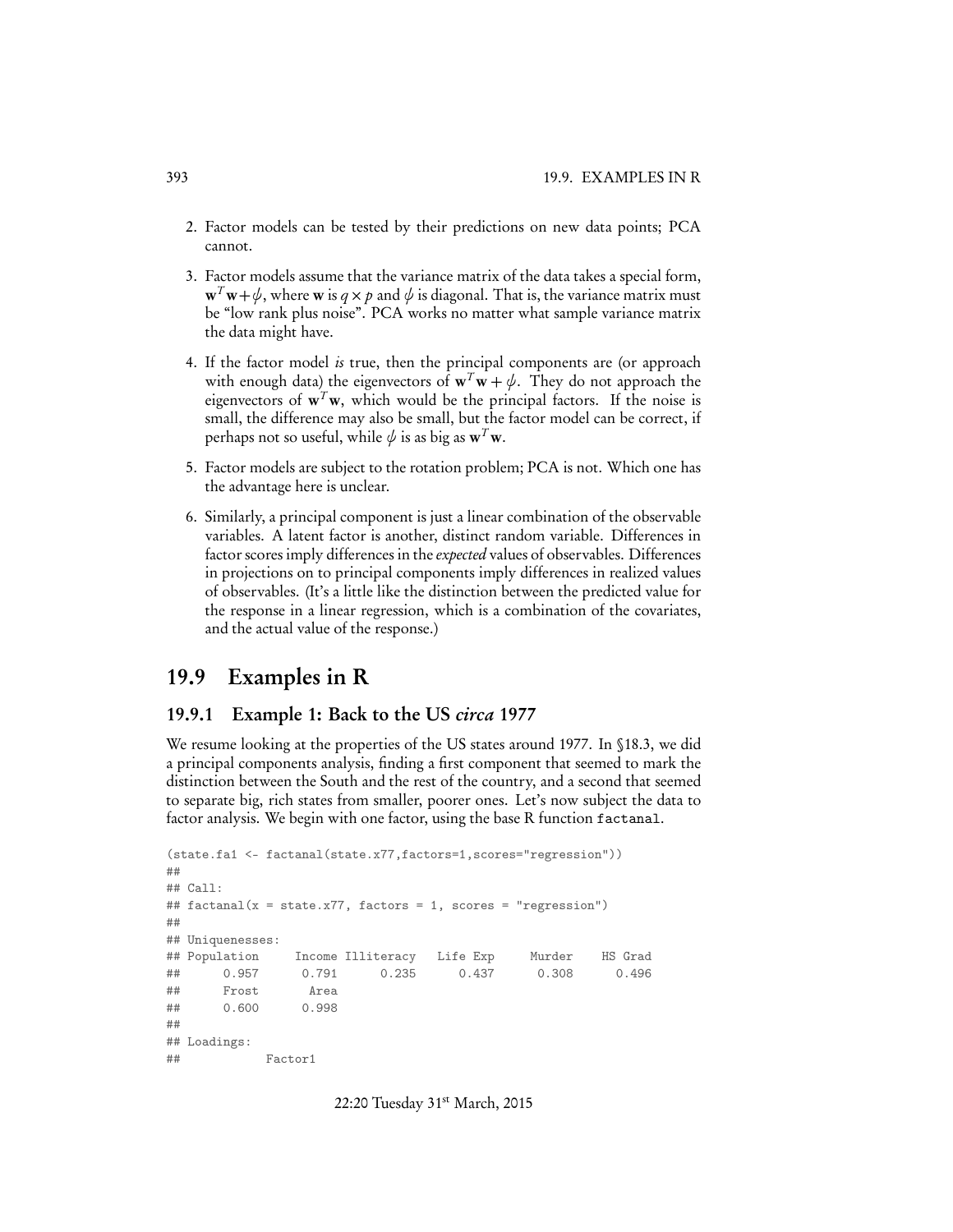```
## Population -0.208
## Income 0.458
## Illiteracy -0.875
## Life Exp 0.750
## Murder -0.832
## HS Grad 0.710
## Frost 0.632
## Area
##
## Factor1
## SS loadings 3.178
## Proportion Var 0.397
##
## Test of the hypothesis that 1 factor is sufficient.
## The chi square statistic is 91.97 on 20 degrees of freedom.
## The p-value is 3.34e-11
```
The output here tells us what fraction of the variance in each observable comes from its own noise (= the diagonal entries in  $\hat{\psi}$  = "uniquenesses"). It also gives us the factor loadings, i.e., the rows of  $\hat{\mathbf{w}}$ . Here there's only one loading vector, since we set factors  $= q = 1$ . As a courtesy, the default printing method for the loadings leaves blanks where the loadings would be very small (here, for Area); this can be controlled through options (see help(loadings)). The last option picks between different methods of estimating the factor scores.

For comparison, here is the first principal component:

```
##
## Loadings:
## PC1 PC2 PC3 PC4 PC5 PC6 PC7 PC8
## Population 0.126 0.411 -0.656 -0.409 0.406 -0.219
## Income -0.299 0.519 -0.100 -0.638 0.462
## Illiteracy 0.468 0.353 0.387 -0.620 -0.339
## Life Exp -0.412 -0.360 0.443 0.327 0.219 -0.256 0.527
## Murder 0.444 0.307 0.108 -0.166 -0.128 -0.325 -0.295 0.678
## HS Grad -0.425 0.299 0.232 -0.645 -0.393 -0.307
## Frost -0.357 -0.154 0.387 -0.619 0.217 0.213 -0.472
## Area 0.588 0.510 0.201 0.499 0.148 0.286
##
## PC1 PC2 PC3 PC4 PC5 PC6 PC7 PC8
## SS loadings 1.000 1.000 1.000 1.000 1.000 1.000 1.000 1.000
## Proportion Var 0.125 0.125 0.125 0.125 0.125 0.125 0.125 0.125
## Cumulative Var 0.125 0.250 0.375 0.500 0.625 0.750 0.875 1.000
```
The first principal component is clearly not the same as the single common factor we extracted, even after a sign change, but it's not shockingly dissimilar either, as a map shows.

Of course, why use just one factor? Given the number of observables, we can fit up to four factors before the problem becomes totally unidentified and factanal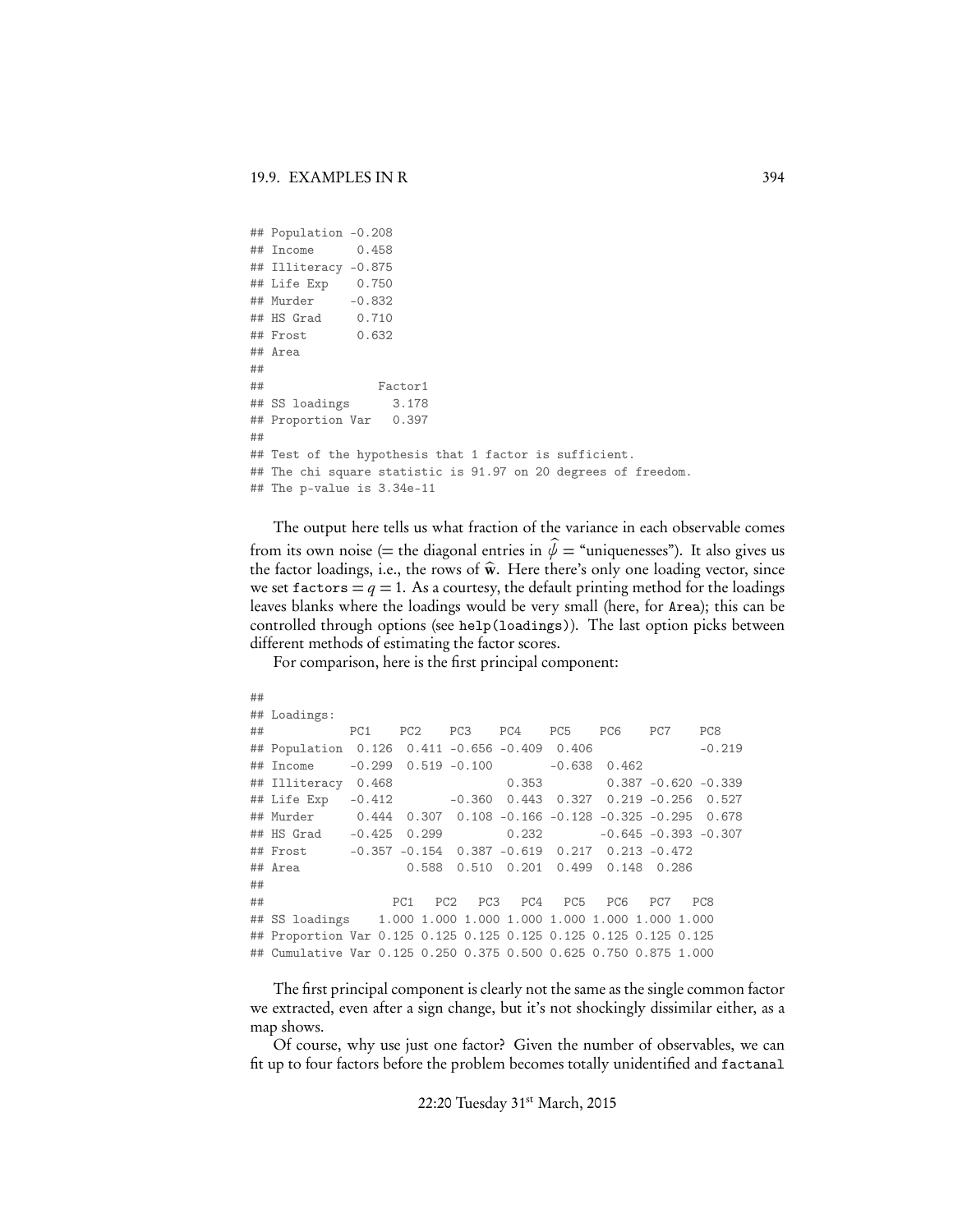

plot.states\_scaled(state.fa1\$score[,1],min.size=0.3,max.size=1.5, xlab="longitude",ylab="latitude")

FIGURE 19.3: *The US states, plotted in position with symbols scaled by their factor scores in a onefactor model. Compare to Figure 18.5, which is where the* plot.states\_scaled *function comes from. (Try plotting the negative of the factor scores to make the maps look more similar.)*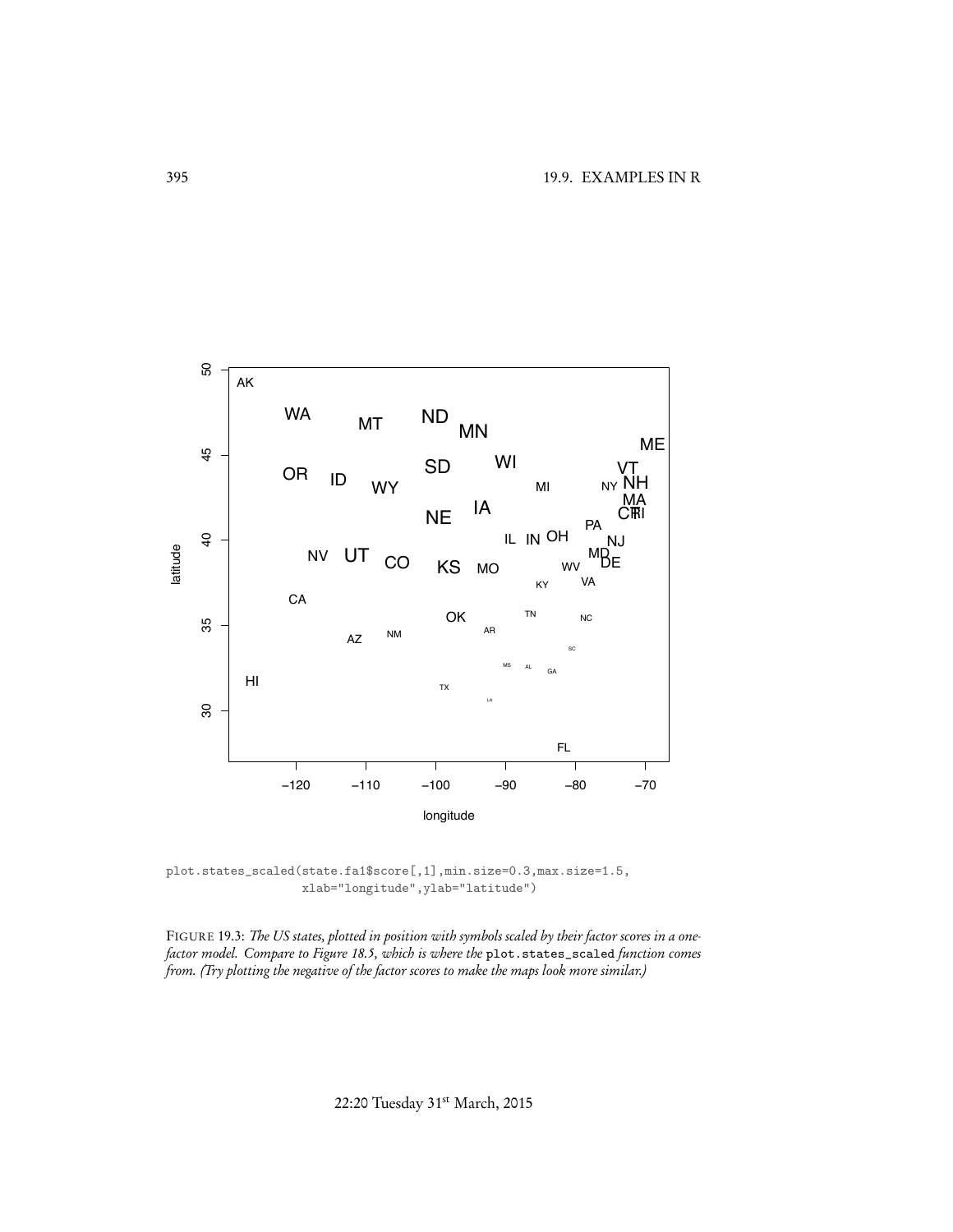

```
plot(1:4,pvalues,xlab="q (number of factors)", ylab="pvalue",
     log="y",ylim=c(1e-11,0.04))
abline(h=0.05,lty="dashed")
```
FIGURE 19.4: *Gaussian likelihood ratio test p-value for models with various numbers of latent factors, fit to the US-in-1977 data.*

refuses to work. That function automatically runs the likelihood ratio test every time it fits a model, assuming Gaussian distributions for the observables. As remarked, this can work reasonably well for non-Gaussian distributions if they're not too non-Gaussian, especially if *n* is much larger than the number of parameters; of course  $n = 50$  is pretty modest. Still, let's try it:

```
pvalues <- sapply(1:4,function(q){factanal(state.x77,factors=q)$PVAL})
signif(pvalues,2)
## objective objective objective objective
## 3.3e-11 3.3e-05 4.6e-03 4.7e-02
```
(Figure 19.4 plots the results.) None of the models has a *p*-value crossing the conventional 0.05 level, meaning all of them show systematic, detectable departures from what the data should look like if the factor model were true. Still, the fourfactor model comes close.

Notice that the first factor's loadings do not stay the same when we add more factors, unlike the first principal component:

print(factanal(state.x77, factors=4)\$loadings) ## ## Loadings: ## Factor1 Factor2 Factor3 Factor4 ## Population 0.636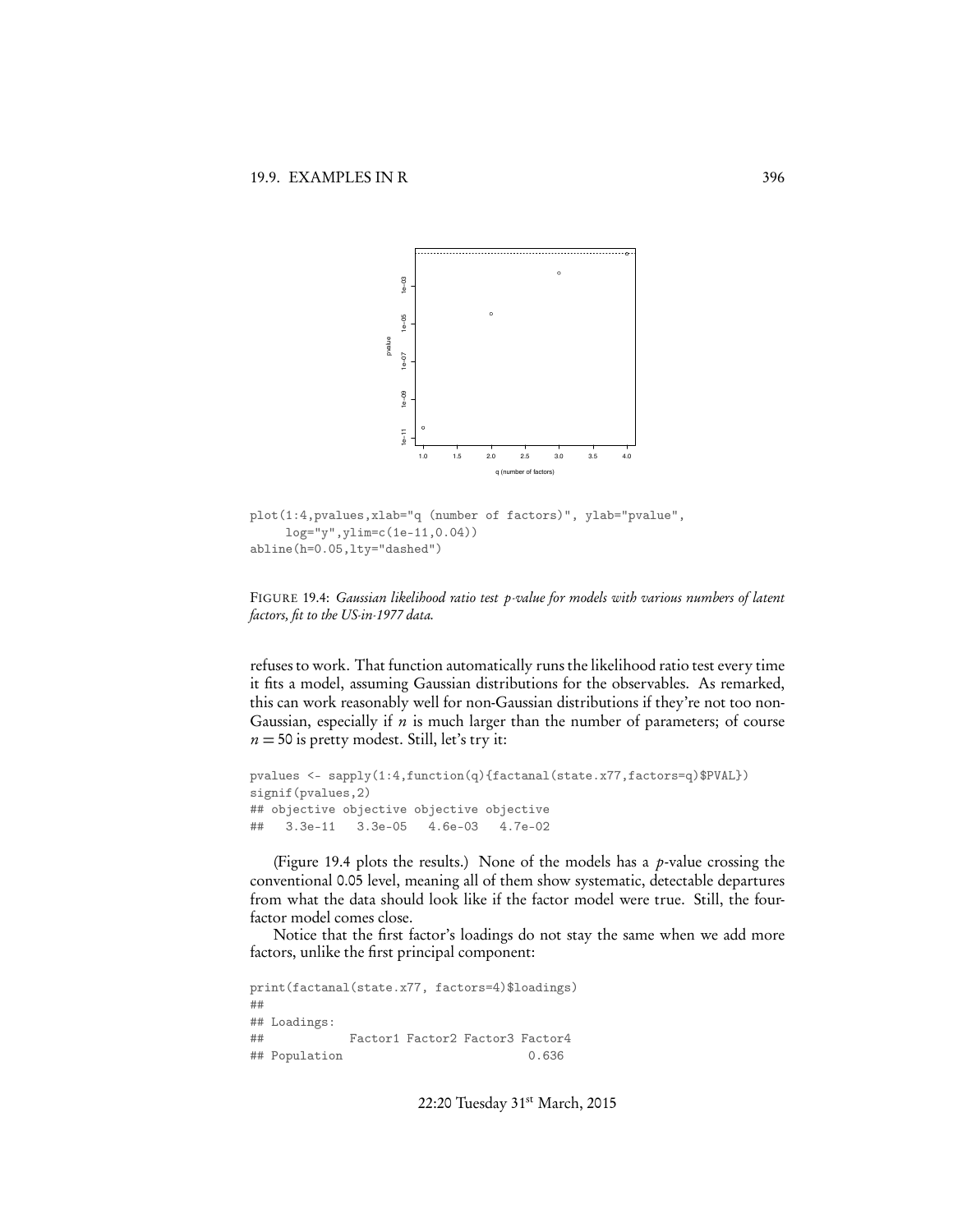```
## Income 0.313 0.281 0.561 0.189
## Illiteracy -0.466 -0.878
## Life Exp 0.891 0.191
## Murder -0.792 -0.384 0.109 0.405
## HS Grad 0.517 0.418 0.581
## Frost 0.128 0.679 0.105 -0.460
## Area -0.174 0.796
##
## Factor1 Factor2 Factor3 Factor4
## SS loadings 2.054 1.680 1.321 0.821
## Proportion Var 0.257 0.210 0.165 0.103
## Cumulative Var 0.257 0.467 0.632 0.734
```
## 19.9.2 Example 2: Stocks

Classical financial theory suggests that the log-returns of corporate stocks should be IID Gaussian random variables, but allows for the possibility that different stocks might be correlated with each other. In fact, theory suggests that the returns to any given stock should be the sum of two components: one which is specific to that firm, and one which is common to all firms. (More specifically, the common component is one which couldn't be eliminated even in a perfectly diversified portfolio.) This in turn implies that stock returns should match a one-factor model. The rest of this example is de-

## 19.10 Reification, and Alternatives to Factor Models

A natural impulse, when looking at something like Figure 19.1, is to reify the factors, and to treat the arrows causally: that is, to say that there really is *some* variable corresponding to each factor, and that changing the value of that variable will change the features. For instance, one might want to say that there is a real, physical variable corresponding to the factor  $F_1$ , and that increasing this by one standard deviation will, on average, increase  $X_1$  by 0.87 standard deviations, decrease  $X_2$  by 0.75 standard deviations, and do nothing to the other features. Moreover, changing any of the other factors has no effect on  $X_1$ .

Sometimes all this is even right. How can we tell when it's right?

## 19.10.1 The Rotation Problem Again

Consider the following matrix, call it *r*:

 $\Gamma$  $\overline{\phantom{a}}$  $\cos 30 - \sin 30 = 0$ sin 30 cos 30 0 0 0 1 3  $\mathbf{1}$  $(19.48)$ 

Applied to a three-dimensional vector, this rotates it thirty degrees counter-clockwise around the vertical axis. If we apply *r* to the factor loading matrix of the model in the figure, we get the model in Figure 19.5. Now instead of  $X_1$  being correlated with

22:20 Tuesday 31<sup>st</sup> March, 2015

liberately omitted, since it will be a homework assignment for 2015.

[[ATTN: Get population coding data from neuro., and use that as an example?]]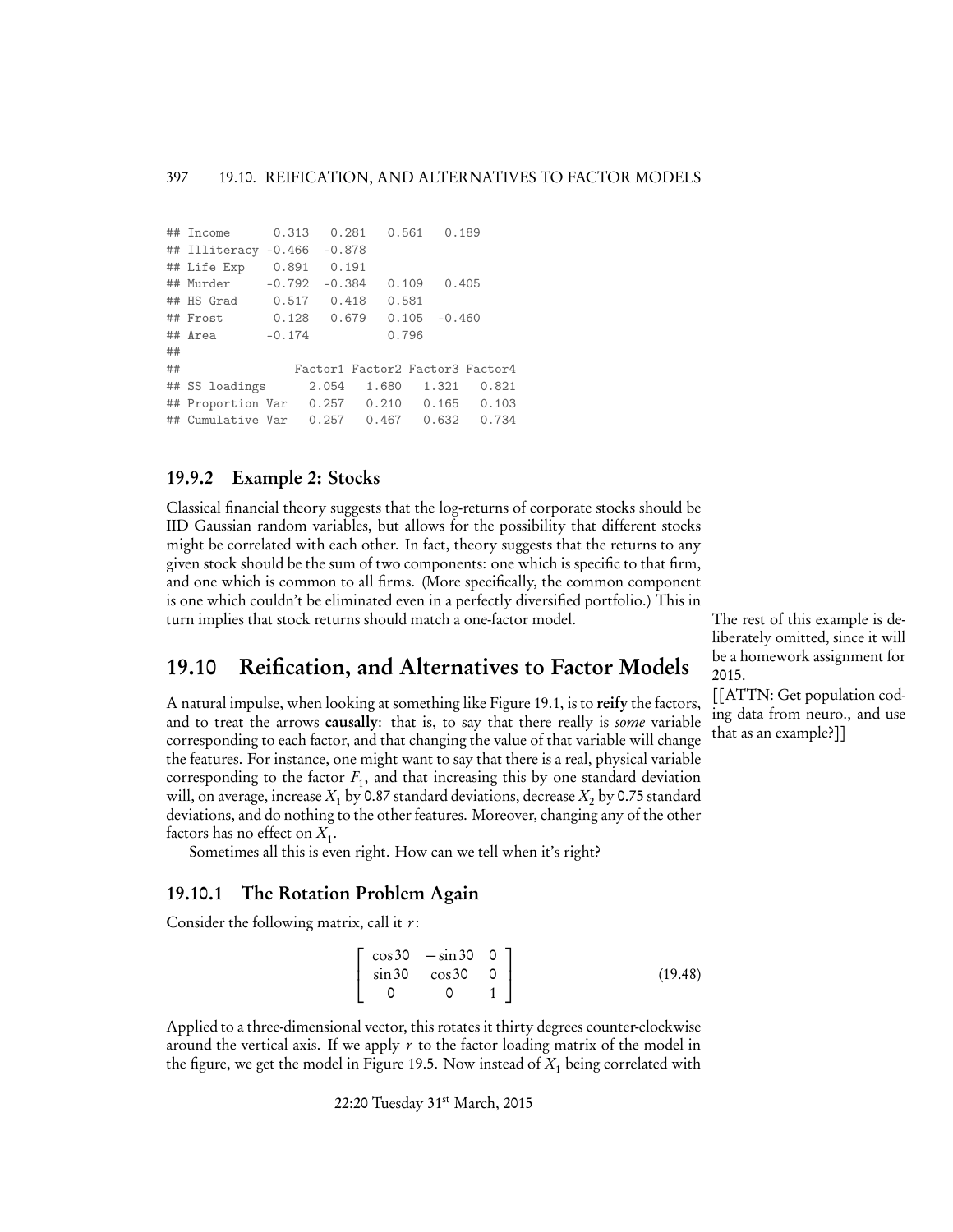

FIGURE 19.5: *The model from Figure 19.1, after rotating the first two factors by 30 degrees around the third factor's axis. The new factor loadings are rounded to two decimal places.*

the other variables only through one factor, it's correlated through two factors, and *X*<sup>4</sup> has incoming arrows from three factors.

Because the transformation is orthogonal, the distribution of the observations is unchanged. In particular, the fit of the new factor model to the data will be *exactly* as good as the fit of the old model. If we try to take this causally, however, we come up with a very different interpretation. The quality of the fit to the data does not, therefore, let us distinguish between these two models, and so these two stories about the causal structure of the data.

The rotation problem does not rule out the idea that checking the fit of a factor model would let us discover *how many* hidden causal variables there are.

#### 19.10.2 Factors or Mixtures?

Suppose we have two distributions with probability densities  $f_0(x)$  and  $f_1(x)$ . Then we can define a new distribution which is a **mixture** of them, with density  $f_a(x) =$  $(1 - \alpha) f_0(x) + \alpha f_1(x)$ ,  $0 \le \alpha \le 1$ . The same idea works if we combine more than two distributions, so long as the sum of the **mixing weights** sum to one (as do  $\alpha$  and  $1-\alpha$ ). Mixture models are a very flexible and useful way of representing complicated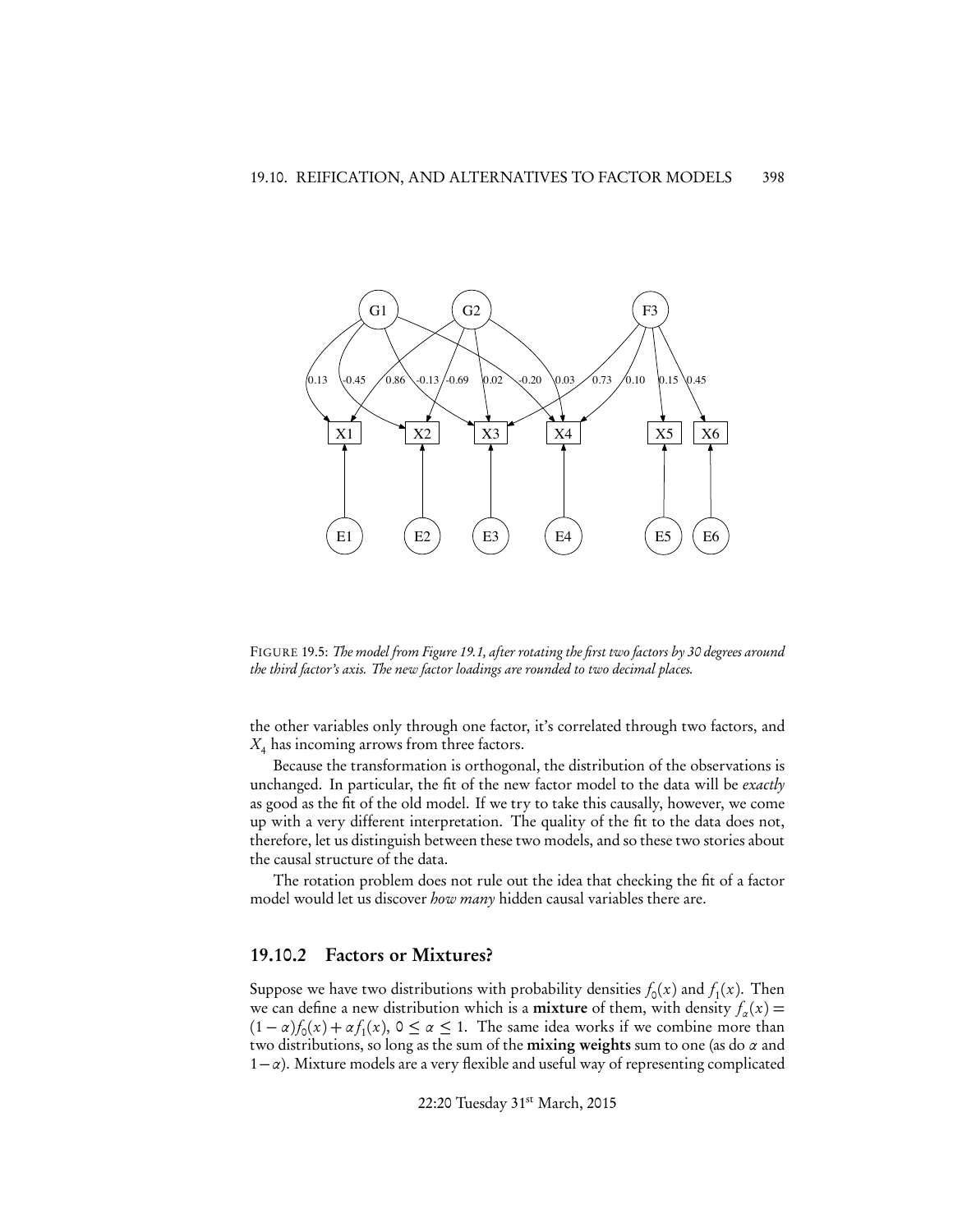probability distributions<sup>14</sup>, and we will look at them in detail in Chapter 21.

I bring up mixture models here because there is a very remarkable result: any linear factor model with *q* factors is equivalent to some mixture model with  $q +$ 1 clusters, in the sense that the two models have the same means and covariances (Bartholomew, 1987, pp. 36–38). Recall from above that the likelihood of a factor model depends on the data only through the correlation matrix. If the data really were generated by drawing from  $q + 1$  clusters, then a model with  $q$  factors can match the covariance matrix very well, and so get a very high likelihood. This means it will, by the usual test, seem like a very good fit. Needless to say, however, the causal interpretations of the mixture model and the factor model are very different. The two *may* be distinguishable if the clusters are well-separated (by looking to see whether the data are unimodal or not), but that's not exactly guaranteed.

All of which suggests that factor analysis can't alone really tell us whether we have *q* continuous latent variables, or one discrete hidden variable taking *q* + 1 values.

#### 19.10.3 The Thomson Sampling Model

We have been working with fewer factors than we have features. Suppose that's not true. Suppose that each of our features is actually a linear combination of a *lot* of variables we don't measure:

$$
X_{ij} = \eta_{ij} + \sum_{k=1}^{q} A_{ik} T_{kj} = \eta_{ij} + \vec{A}_i \cdot \vec{T}_j
$$
 (19.49)

where  $q \gg p$ . Suppose further that the latent variables  $A_{ik}$  are totally independent of one another, but they all have mean 0 and variance 1; and that the noises  $\eta_{ij}$ are independent of each other and of the  $A_{ik}$ , with variance  $\phi_i$ ; and the  $T_{ki}$  are independent of everything. What then is the covariance between  $X_{i}$  and  $X_{i}$  ? Well, because  $\mathbf{E}\left[X_{ia}\right] = \mathbf{E}\left[X_{ib}\right] = 0$ , it will just be the expectation of the product of the

<sup>&</sup>lt;sup>14</sup>They are also a probabilistic, predictive alternative to the kind of clustering techniques you may have seen in data mining: each distribution in the mixture is basically a cluster, and the mixing weights are the probabilities of drawing a new sample from the different clusters.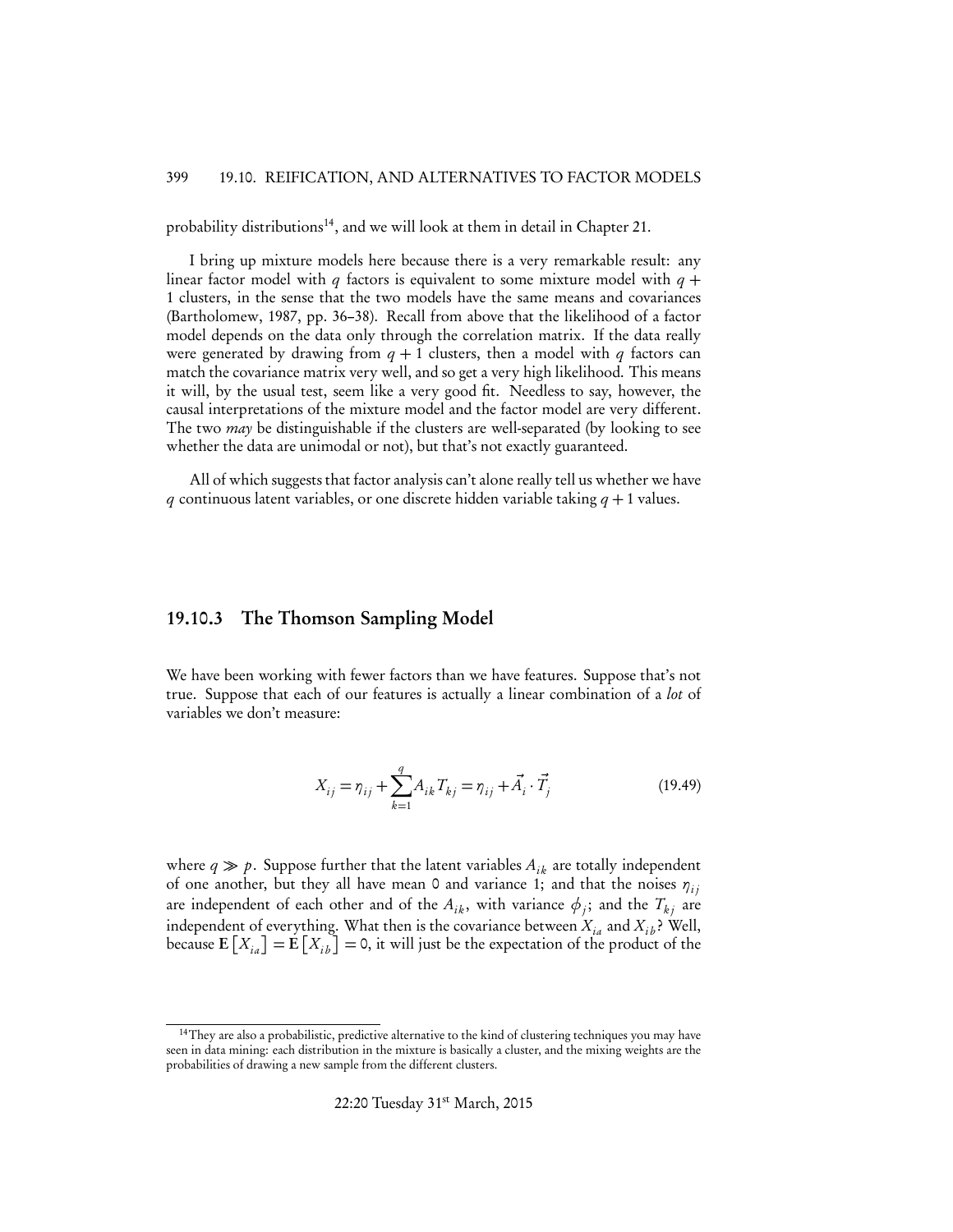features:

$$
\mathbf{E}\left[X_{ia}X_{ib}\right] \tag{19.50}
$$

$$
= \mathbf{E}\left[ (\eta_{ia} + \vec{A}_i \cdot \vec{T}_a)(\eta_{ib} + \vec{A}_i \cdot \vec{T}_b) \right]
$$
(19.51)

$$
= \mathbf{E}\left[\eta_{ia}\eta_{ib}\right] + \mathbf{E}\left[\eta_{ia}\vec{A}_i\cdot\vec{T}_b\right] + \mathbf{E}\left[\eta_{ib}\vec{A}_i\cdot\vec{T}_a\right] + \mathbf{E}\left[(\vec{A}_i\cdot\vec{T}_a)(\vec{A}_i\cdot\vec{T}_b)\right]
$$
\n
$$
\begin{bmatrix} \left(\begin{array}{c} q \end{array}\right) & \left(\begin{array}{c} q \end{array}\right) & \text{if } q \in \mathbb{R} \end{bmatrix}
$$

$$
= 0 + 0 + 0 + \mathbf{E}\left[\left(\sum_{k=1}^{q} A_{ik} T_{ka}\right) \left(\sum_{l=1}^{q} A_{il} T_{lb}\right)\right]
$$
(19.53)

$$
= \mathbf{E} \left[ \sum_{k,l} A_{ik} A_{il} T_{ka} T_{lb} \right]
$$
 (19.54)

$$
= \sum_{k,l} \mathbf{E} \left[ A_{ik} A_{il} \right] T_{ka} T_{lb} \tag{19.55}
$$

$$
= \sum_{k,l} \mathbf{E} \left[ A_{ik} A_{il} \right] \mathbf{E} \left[ T_{ka} T_{lb} \right]
$$
 (19.56)

$$
= \sum_{k=1}^{q} \mathbf{E} \left[ T_{ka} T_{kb} \right] \tag{19.57}
$$

where to get the last line I use the fact that  $\mathbf{E}\left[A_{ik}A_{il}\right] = 1$  if  $k = l$  and  $= 0$  otherwise. If the coefficients *T* are fixed, then the last expectation goes away and we merely have the same kind of sum we've seen before, in the factor model.

Instead, however, let's say that the coefficients *T* are themselves random (but independent of *A* and  $\eta$ ). For each feature  $X_{ia}$ , we fix a proportion  $z_a$  between 0 and 1. We then set  $T_{ka} \sim \text{Bernoulli}(z_a)$ , with  $T_{ka} \perp T_{lb}$  unless  $k = l$  and  $a = b$ . Then

$$
\mathbf{E}\left[T_{ka}T_{kb}\right] = \mathbf{E}\left[T_{ka}\right]\mathbf{E}\left[T_{kb}\right] = z_a z_b \tag{19.58}
$$

and

$$
\mathbf{E}\left[X_{ia}X_{ib}\right] = qz_a z_b \tag{19.59}
$$

Of course, in the one-factor model,

$$
\mathbf{E}\left[X_{ia}X_{ib}\right] = w_a w_b \tag{19.60}
$$

So this random-sampling model looks *exactly* like the one-factor model with factor loadings proportional to  $z_a$ . The tetrad equation, in particular, will hold.

Now, it doesn't make a lot of sense to imagine that every time we make an observation we change the coefficients *T* randomly. Instead, let's suppose that they are first generated randomly, giving values  $T_{kj}$ , and then we generate feature values according to Eq. 19.49. The covariance between  $X_{ia}$  and  $X_{ib}$  will be  $\sum_{k=1}^{q} T_{ka} T_{kb}$ . But this is a sum of IID random values, so by the law of large numbers as *q* gets large this will become very close to  $qz_a z_b$ . Thus, for nearly all choices of the coefficients, the feature covariance matrix should come very close to satisfying the tetrad equations and looking like there's a single general factor.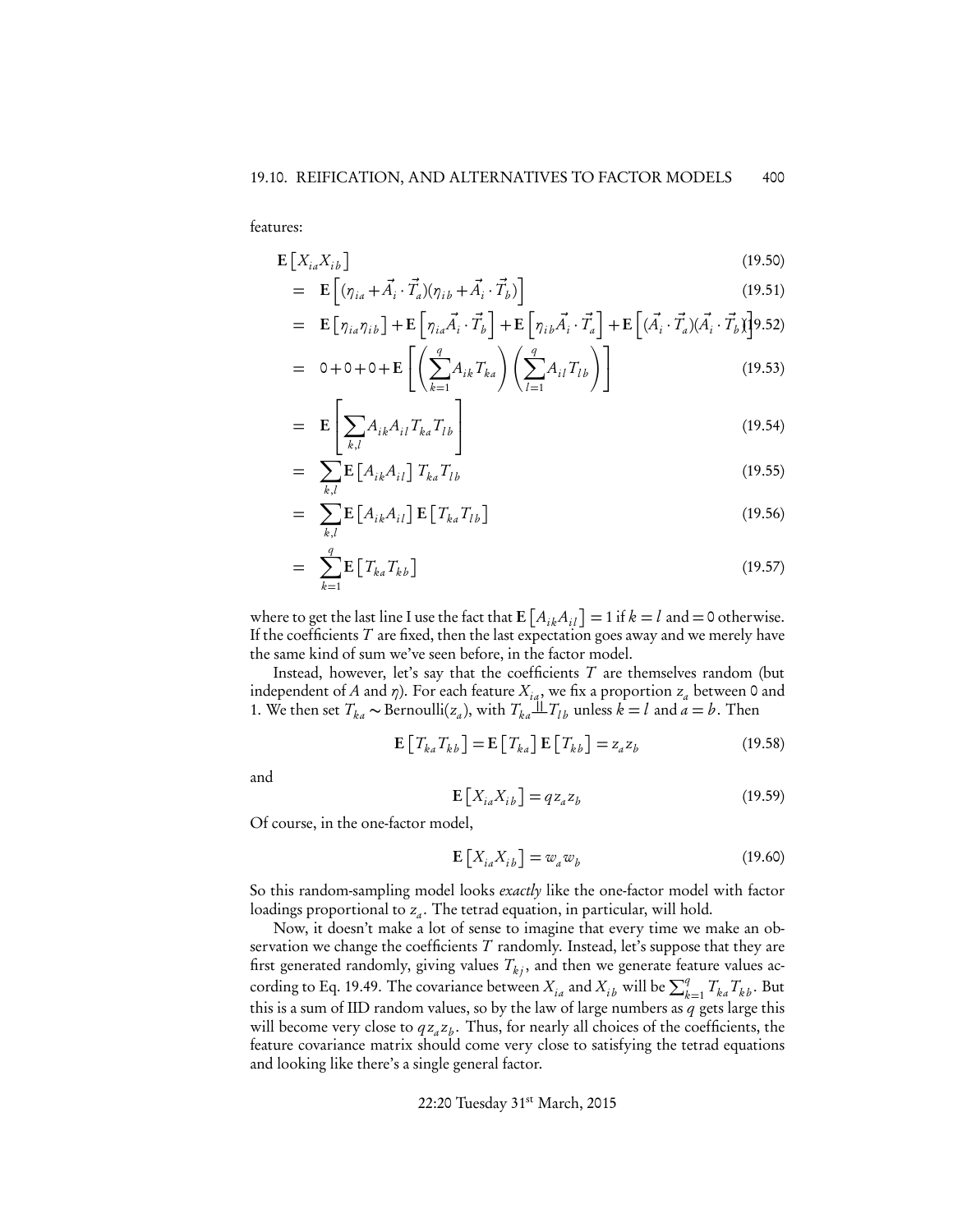```
rthomson \leq function(n, d, a, q, ability.mean = 0, ability.sd = 1) {
   require(MASS)
    general.per.test = sample(1:a, size = d, replace = TRUE)
    spectics.per.test = sample(1:q, size = d, replace = TRUE)general.to.tests = matrix(0, a, d)for (i in 1:d) {
        abilities = sample(1:a, size = general.per.test[i], replace = FALSE)general.to.tests[abilities, i] = 1
    }
    signa = matrix(0, a, a)diag(sigma) = (ability.sd)^2mu = rep(ability.mean, a)
    x = mvrnorm(n, mu, sigma)
    general.tests = x %*% general.to.tests
    specific.tests = matrix(0, n, d)noisy.tests = matrix(0, n, d)for (i in 1:d) {
        j = specifics.per.test[i]
        specifics = rnorm(n, mean = ability mean * j, sd = ability.sd * sqrt(j))specific.tests[, i] = general.tests[, i] + specifiesnoises = rnorm(n, mean = 0, sd = ability.sd)noisy.tests[, i] = specific.tests[, i] + noises
    }
    tm = list(data = noisy.test, general.ability.path = pattern = general.to.testnumbers.of.specifics = specifics.per.test, ability.matrix = x, specific.tests = specific.tests)
    return(tm)
}
```

```
CODE EXAMPLE 31: Function for simulating the Thomson latent-sampling model.
```
In this model, each feature is a linear combination of a *random sample* of a huge pool of completely independent features, plus some extra noise specific to the feature.15 Precisely *because* of this, the features are correlated, and the pattern of correlations is that of a factor model with one factor. The appearance of a single common cause actually arises from the fact that the number of causes is immense, and there is no particular pattern to their influence on the features.

Code Example 31 simulates the Thomson model.

<sup>&</sup>lt;sup>15</sup>When Godfrey Thomson introduced this model in 1914, he used a slightly different procedure to generate the coefficient  $T_{ki}$ . For each feature he drew a uniform integer between 1 and *q*, call it  $q_i$ , and then sampled the integers from 1 to *q without replacement* until he had *qj* random numbers; these were the values of *k* where  $T_{ki} = 1$ . This is basically similar to what I describe, setting  $z_i = q_i/q$ , but a bit harder to analyze in an elementary way. — Thomson (1916), the original paper, includes what we would now call a simulation study of the model, where Thomson stepped through the procedure to produce simulated data, calculate the empirical correlation matrix of the features, and check the fit to the tetrad equations. Not having a computer, Thomson generated the values of  $T_k$  with a deck of cards, and of the  $A_{ik}$  and  $\eta_{ij}$ by rolling *5220* dice.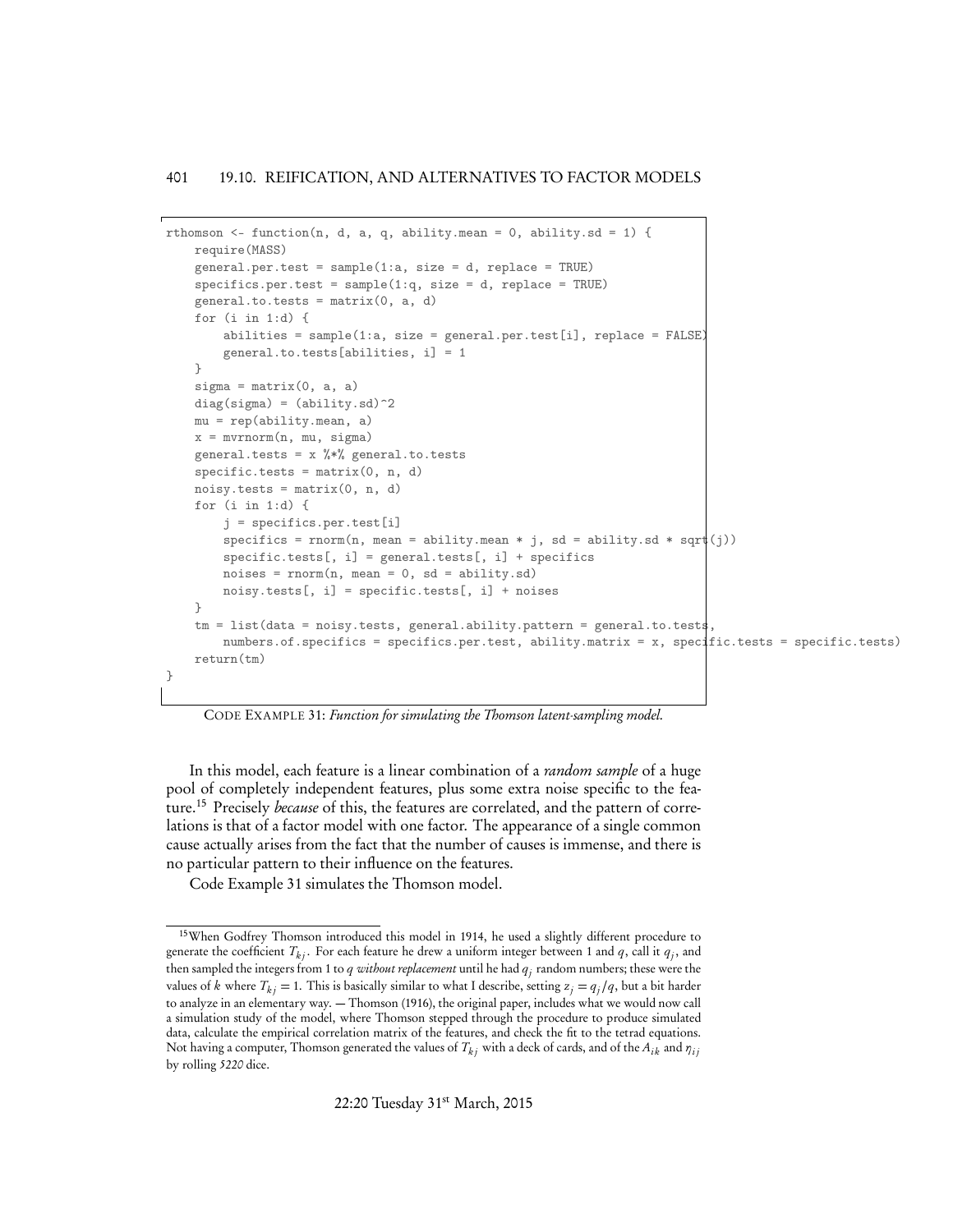```
tm <- rthomson(50,11,500,50)
factanal(tm$data,1)
##
## Call:
## factors = 1)
##
## Uniquenesses:
## [1] 0.169 0.816 0.368 0.458 0.537 0.332 0.378 0.758 0.757 0.999 0.844
##
## Loadings:
## Factor1
## [1,] 0.911
## [2,] 0.428
## [3,] 0.795
## [4,] 0.737
## [5,] 0.680
## [6,] 0.817
## [7,] 0.789
## [8,] 0.492
## [9,] 0.493
## [10,]
## [11,] 0.394
##
## Factor1
## SS loadings 4.582
## Proportion Var 0.417
##
## Test of the hypothesis that 1 factor is sufficient.
## The chi square statistic is 50.17 on 44 degrees of freedom.
## The p-value is 0.242
```
The first command generates data from  $n = 50$  items with  $p = 11$  features and  $q = 500$  latent variables. (The last argument controls the average size of the specific variances  $\phi$ .) The result of the factor analysis is of course variable, depending on the random draws; this attempt gave the proportion of variance associated with the factor as 0.42, and the *p*-value as 0.24. Repeating the simulation many times, one sees that the *p*-value is pretty close to uniformly distributed, which is what it should be if the null hypothesis is true (Figure 19.6). For fixed *n*, the distribution becomes closer to uniform the larger we make *q*. In other words, the goodness-of-fit test has little or no power against the alternative of the Thomson model.

Modifying the Thomson model to look like multiple factors grows notationally cumbersome; the basic idea however is to use multiple pools of independentlysampled latent variables, and sum them:

$$
X_{ij} = \eta_{ij} + \sum_{k=1}^{q_1} A_{ik} T_{kj} + \sum_{k=1}^{q_2} B_{ik} R_{kj} + \dots
$$
 (19.61)

where the  $T_k$  coefficients are uncorrelated with the  $R_k$ , and so forth. In expectation,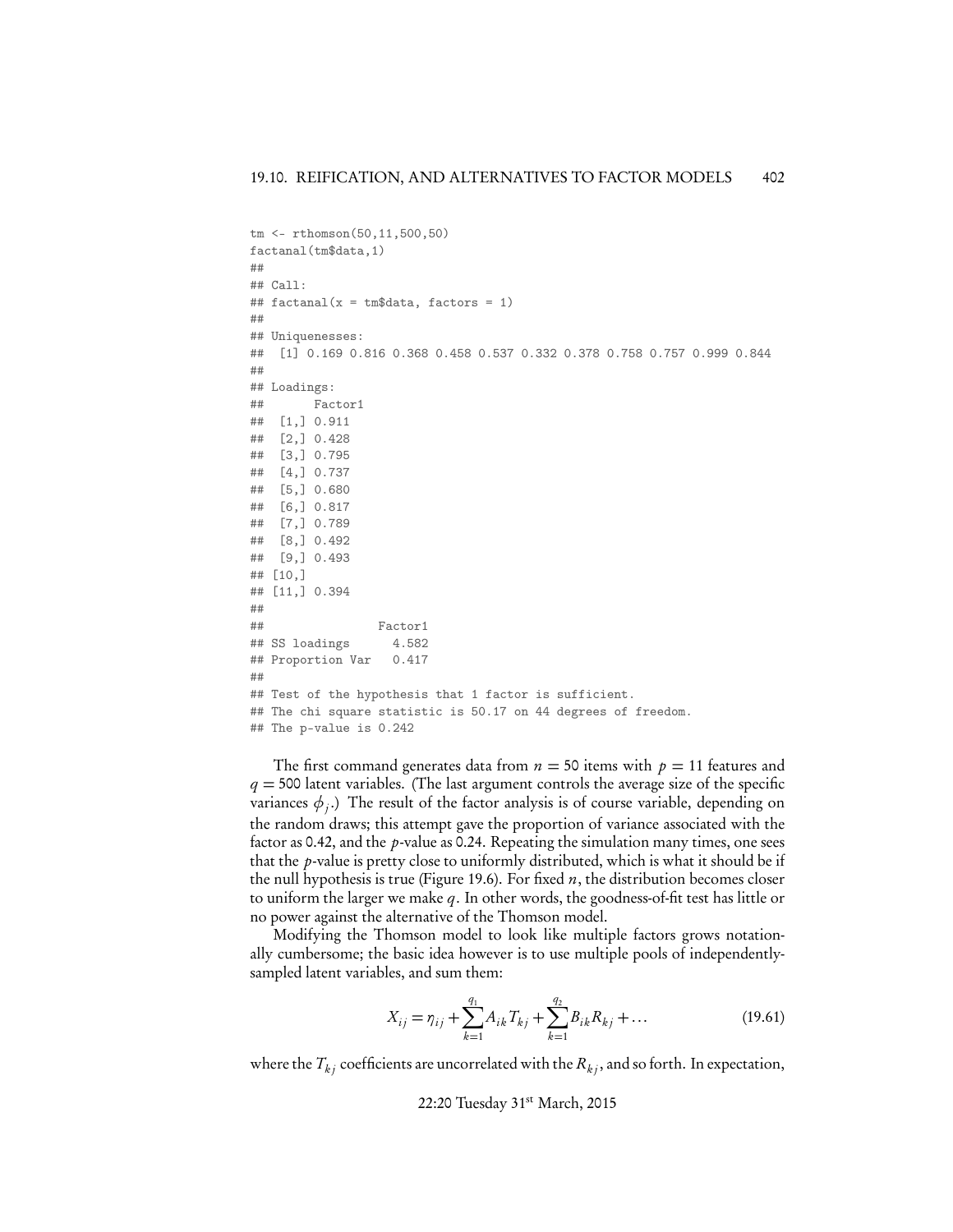

FIGURE 19.6: *Mimcry of the one-factor model by the Thomson model. The Thomson model was simulated 200 times with the parameters given above; each time, the simulated data was then fit to a factor model with one factor, and the p-value of the goodness-of-fit test extracted. The plot shows the empirical cumulative distribution function of the p-values. If the null hypothesis were exactly true, then*  $p \sim \text{Unif}(0, 1)$ *, and the theoretical CDF would be the diagonal line (dashed).* 

22:20 Tuesday 31st March, 2015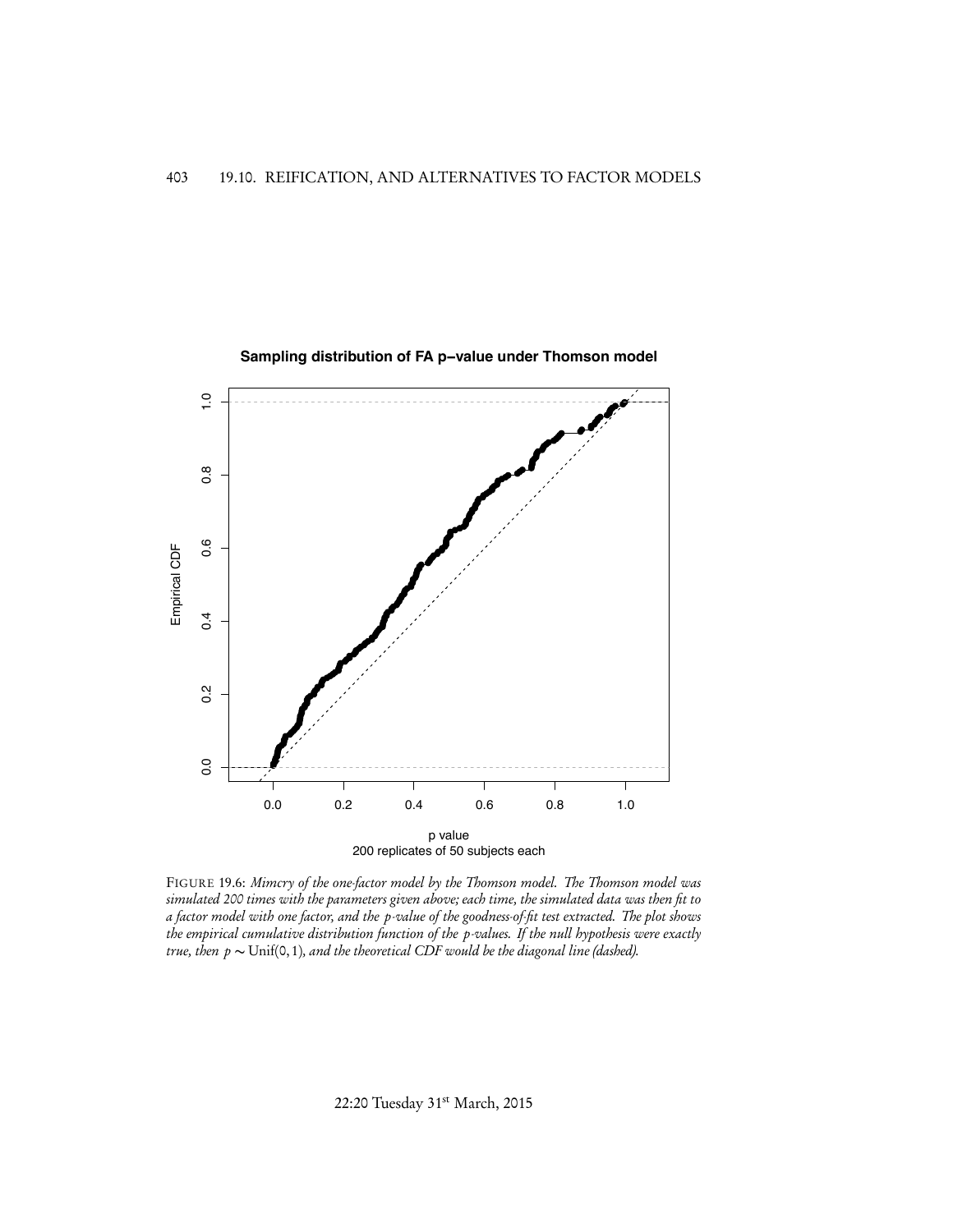if there are *r* such pools, this *exactly* matches the factor model with *r* factors, and any particular realization is overwhelmingly likely to match if the  $q_1, q_2, \ldots q_r$  are large enough.<sup>16</sup>

It's not feasible to estimate the *T* of the Thomson model in the same way that we estimate factor loadings, because  $q > p$ . This is not the point of considering the model, which is rather to make it clear that we actually learn very little about where the data come from when we learn that a factor model fits well. It could mean that the features arise from combining a small number of factors, or on the contrary from combining a huge number of factors in a random fashion. A lot of the time the latter is a more plausible-sounding story.

For example, a common application of factor analysis is in marketing: you survey consumers and ask them to rate a bunch of products on a range of features, and then do factor analysis to find attributes which summarize the features. That's fine, but it may well be that each of the features is influenced by lots of aspects of the product you don't include in your survey, and the correlations are really explained by different features being affected by many of the same small aspects of the product. Similarly for psychological testing: answering any question is really a pretty complicated process involving lots of small processes and skills (of perception, several kinds of memory, problem-solving, attention, motivation, etc.), which overlap partially from question to question.

## 19.11 Further Reading

The classical papers by Spearman (1904) and Thurstone (1934) are readily available online, and very much worth reading for getting a sense of the problems which motivated the introduction of factor analysis, and the skill with which the founders grappled with them. Loehlin (1992) is a decent textbook intended for psychologists; the presumably mathematical and statistical level is decidedly lower than that of this book, but it's still useful. Thomson (1939) remains one of the most *insightful* books on factor analysis, though obviously there have been a lot of technical refinements since he wrote. It's strongly recommended for anyone who plans to make much use of the method. While out of print, used copies are reasonably plentiful and cheap, and at least one edition is free online.

On purely statistical issues related to factor analysis, Bartholomew (1987) is by far the best reference I have found; it quite properly sets it in the broader context of latent variable models, including the sort of latent class models we will explore in Chapter 21. The computational advice of that edition is, necessarily, now quite obsolete; there is an updated edition from 2011, which I have not been able to consult by the time of writing.

The use of factor analysis in psychological testing has given rise to a large controversial literature, full of claims, counter-claims, counter-counter-claims, and so on *ad nauseam*. Without, here, going into that, I will just note that to the extent the

<sup>16</sup>A recent paper on the Thomson model (Bartholomew *et al.*, 2009) proposes just this modification to multiple factors and to Bernoulli sampling. However, I proposed this independently, in the fall 2008 version of these notes, about a year before their paper.